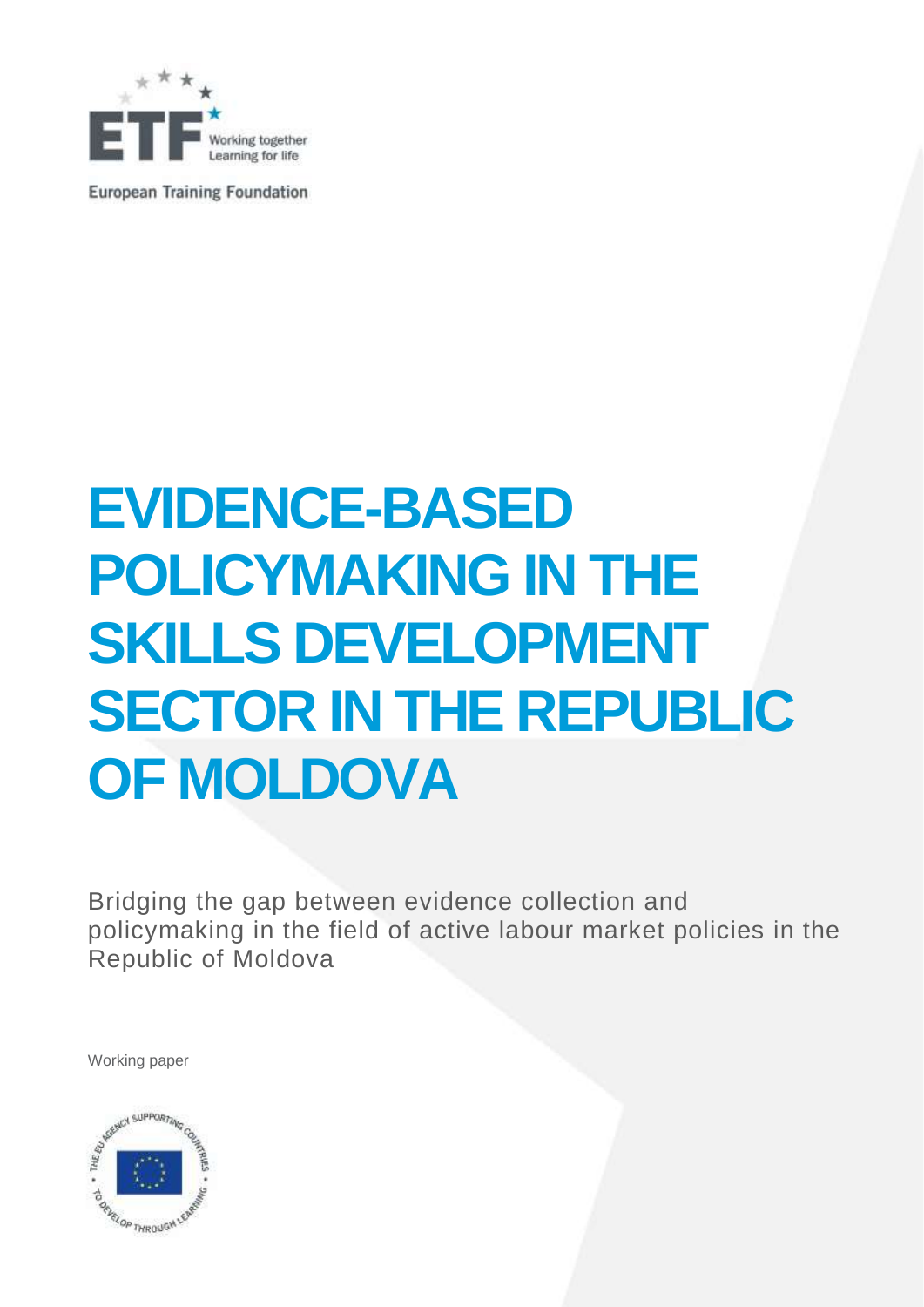The contents of the report are the sole responsibility of the ETF and do not necessarily reflect the views of the EU institutions.

© European Training Foundation, 2021

Reproduction is authorised, provided the source is acknowledged.

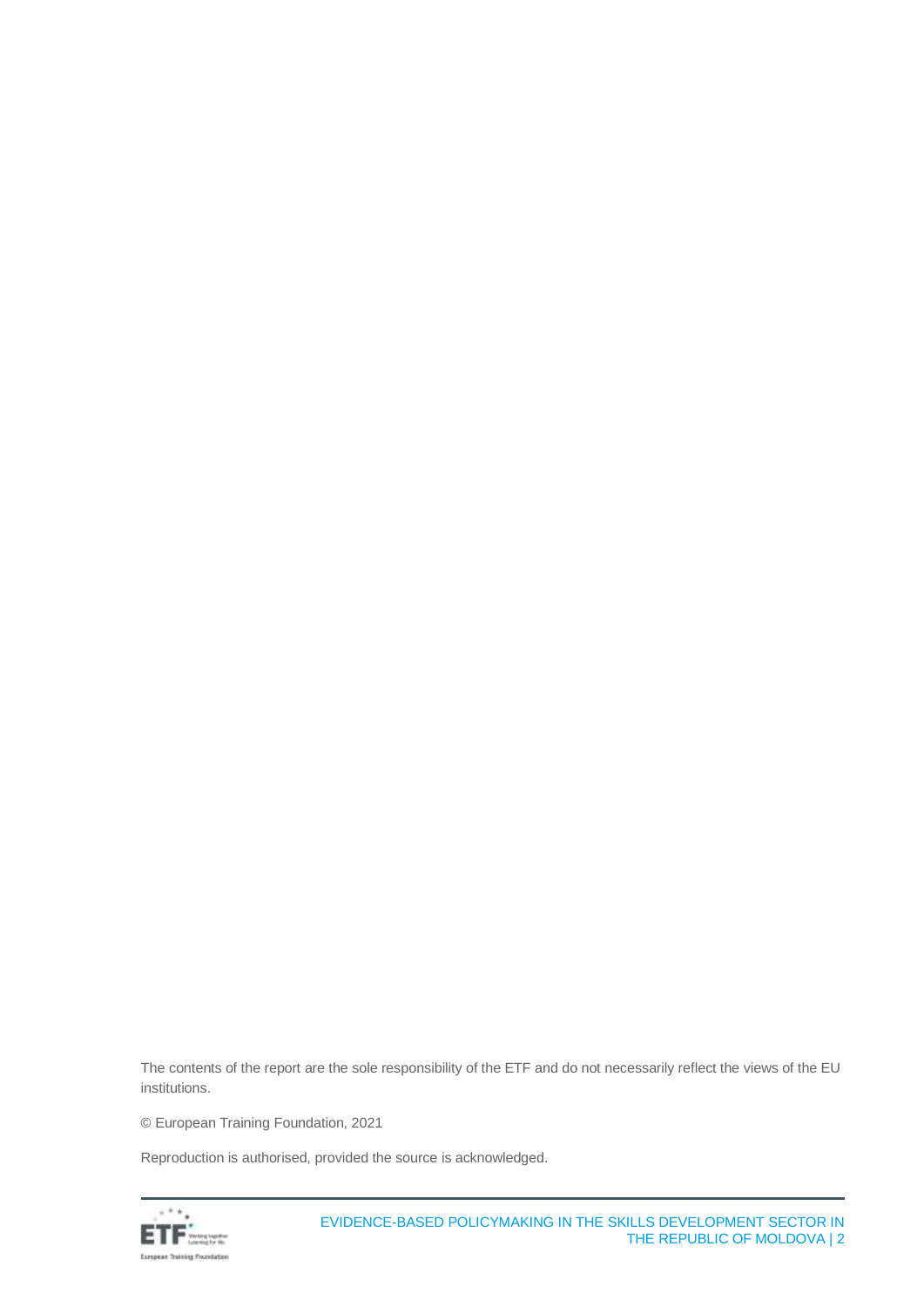# **ACKNOWLEDGEMENTS**

This report was drafted by Vera Chilari with the support of ETF specialists Filippo Del Ninno and Eva Jansova, who provided methodological guidance and written contributions. The analysis is based on desk research of existing evidence and on qualitative interviews, which took place in the second half of 2020. The report was also reviewed by Cristina Mereuta, whom we thank for her valuable comments.

We owe special words of gratitude to the participants in the interviews and focus group. This research would not have been possible without their contribution.

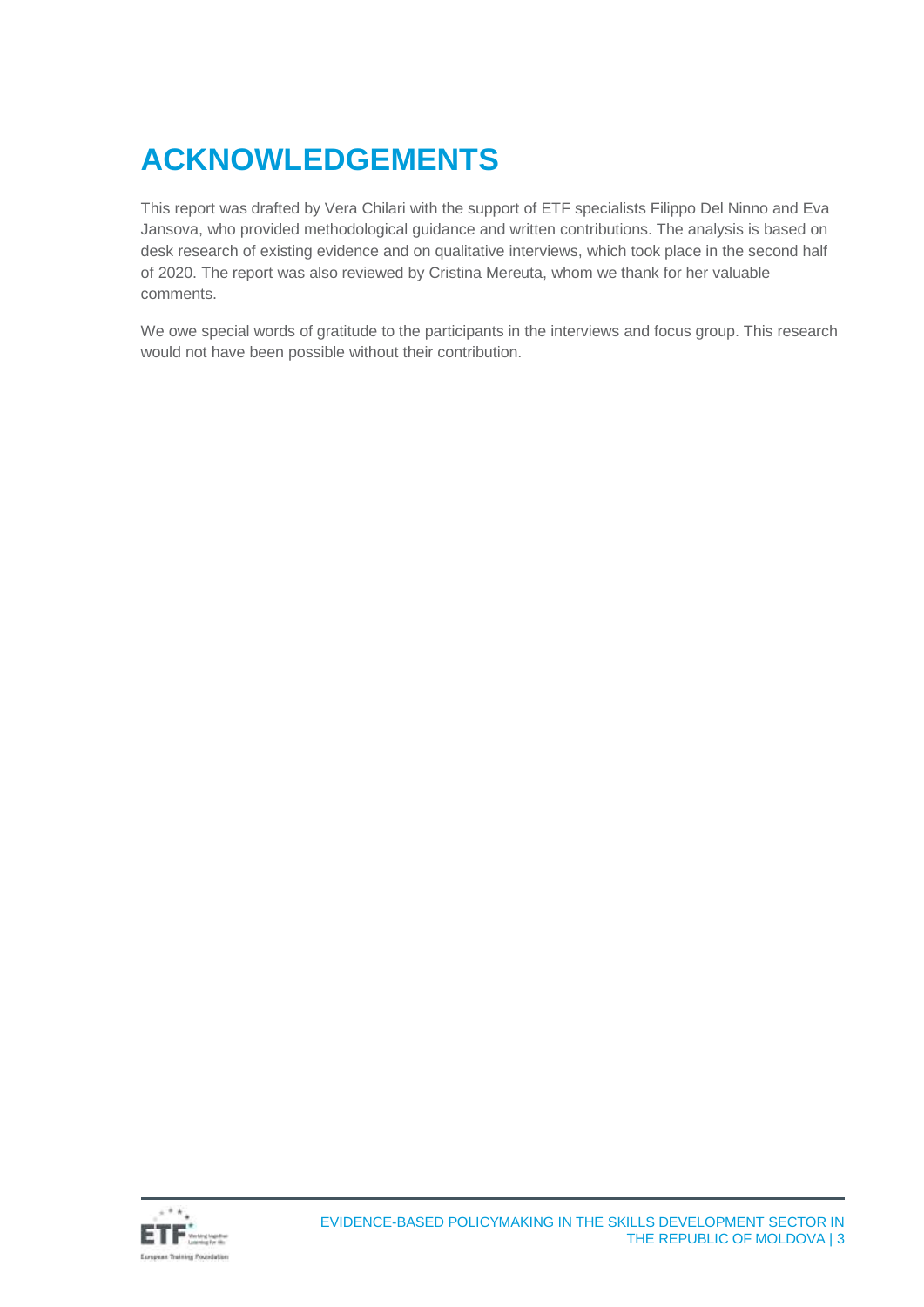# **CONTENTS**

| 1.                   | <b>INTRODUCTION</b>                         | 5              |
|----------------------|---------------------------------------------|----------------|
| 1.1                  | Evidence-based policymaking                 | 5              |
| 2.                   | <b>METHODOLOGY</b>                          | $\overline{7}$ |
| 3.                   | <b>FRAMING ALMPS IN MOLDOVA</b>             | 9              |
| 4.                   | ASSESSMENT OF EVIDENCE CYCLE FOR ALMPS      | 11             |
| 4.1                  | Evidence creation                           | 11             |
| 4.2                  | Evidence mediation                          | 19             |
| 4.3                  | Evidence use                                | 25             |
| 5.                   | <b>LESSONS LEARNT (AND THE WAY FORWARD)</b> | 29             |
| <b>ANNEXES</b>       |                                             | 34             |
| A.1                  | Diagram of the National Employment Agency   | 34             |
|                      | A.2 List of interviews                      | 35             |
|                      | A.3 Interview guide                         | 35             |
|                      | A.4 Focus group interview                   | 37             |
| <b>ABBREVIATIONS</b> |                                             | 39             |
| <b>REFERENCES</b>    |                                             | 40             |

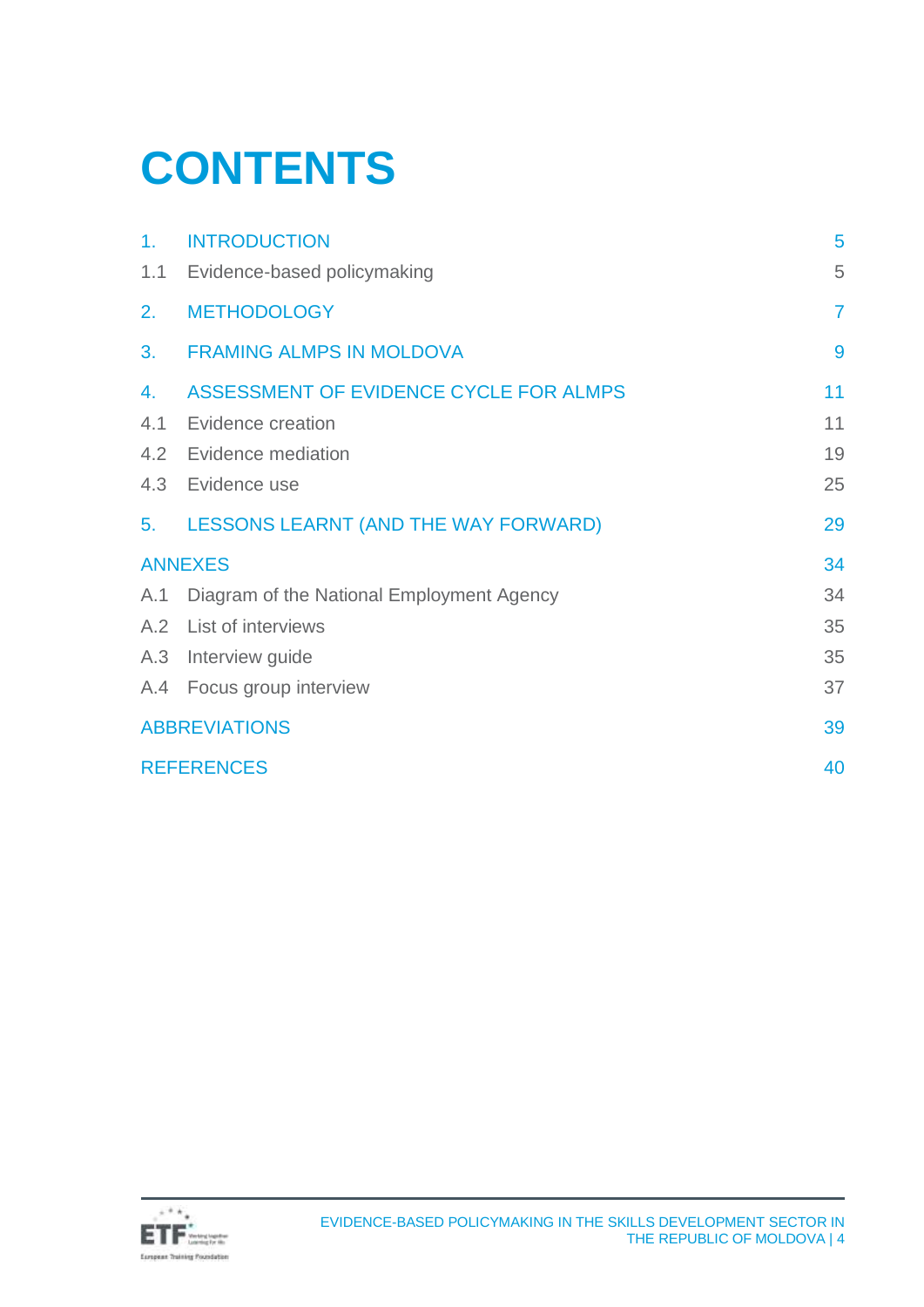# <span id="page-4-0"></span>**1. INTRODUCTION**

Evidence-based policymaking assumes that skills development policies can have an impact on people's labour market outcomes and integration if they are based on evidence-informed decisions. In such a context, quality evidence needs to be produced to inform policymaking and, at the same time, policymakers need to have the capacity to retrieve and effectively use such evidence.

The main goal of this study is to facilitate reflection among key stakeholders about evidence-based policymaking in the human capital sector in the Republic of Moldova (hereafter Moldova). To this end, we explore one specific area: active labour market policies (ALMPs). Such policies aim to improve the employability of specific target groups, such as the unemployed, young graduates, laid-off workers and people with obsolete skills, through the provision of a variety of services and measures (for example, training, employment and entrepreneurship incentives, and subsidised employment). Interventions of these kinds can also contribute to improved matching of skills supply and demand.

Our report is structured as follows: after a short conceptualisation of evidence-based policymaking, we set out the methodology. Then we give a summary of the collected evidence, which is structured around the evidence cycle: evidence creation, mediation and usage. The final chapter formulates key conclusions and recommendations.

### <span id="page-4-1"></span>1.1 Evidence-based policymaking

One of the most commonly used definitions of evidence-based policymaking (EBPM) comes from Philip Davies (1999):

Evidence-based policy helps people to make well-informed decisions about policies, programmes and projects, by placing the best available evidence from research at the heart of policy development and implementation.

Evidence can be defined in a number of ways. For our purposes, evidence is understood to be information, research and/or statistics from public bodies and other relevant organisations, including education and training providers, donors and research institutes. It also includes consultation with experts or stakeholders whose input feeds into the policymaking process.

Using evidence to inform policymaking is not a new idea. It is a logical, rational way to develop and implement policies. That is why it is not possible to identify a clear 'before' and 'after' in the use of EBPM strategies. However, starting from the 1990s, researchers and policymakers began addressing EBPM in a more structured, scientific way. Depending on the context, EBPM strategies have been presented as an innovative response to entrenched habits and approaches, such as:

- the heavy presence of ideologically driven politics:
- the continual repetition of policies owing to the weak innovation capacities of leading stakeholders; and
- a lack of will to challenge existing corporate interests.

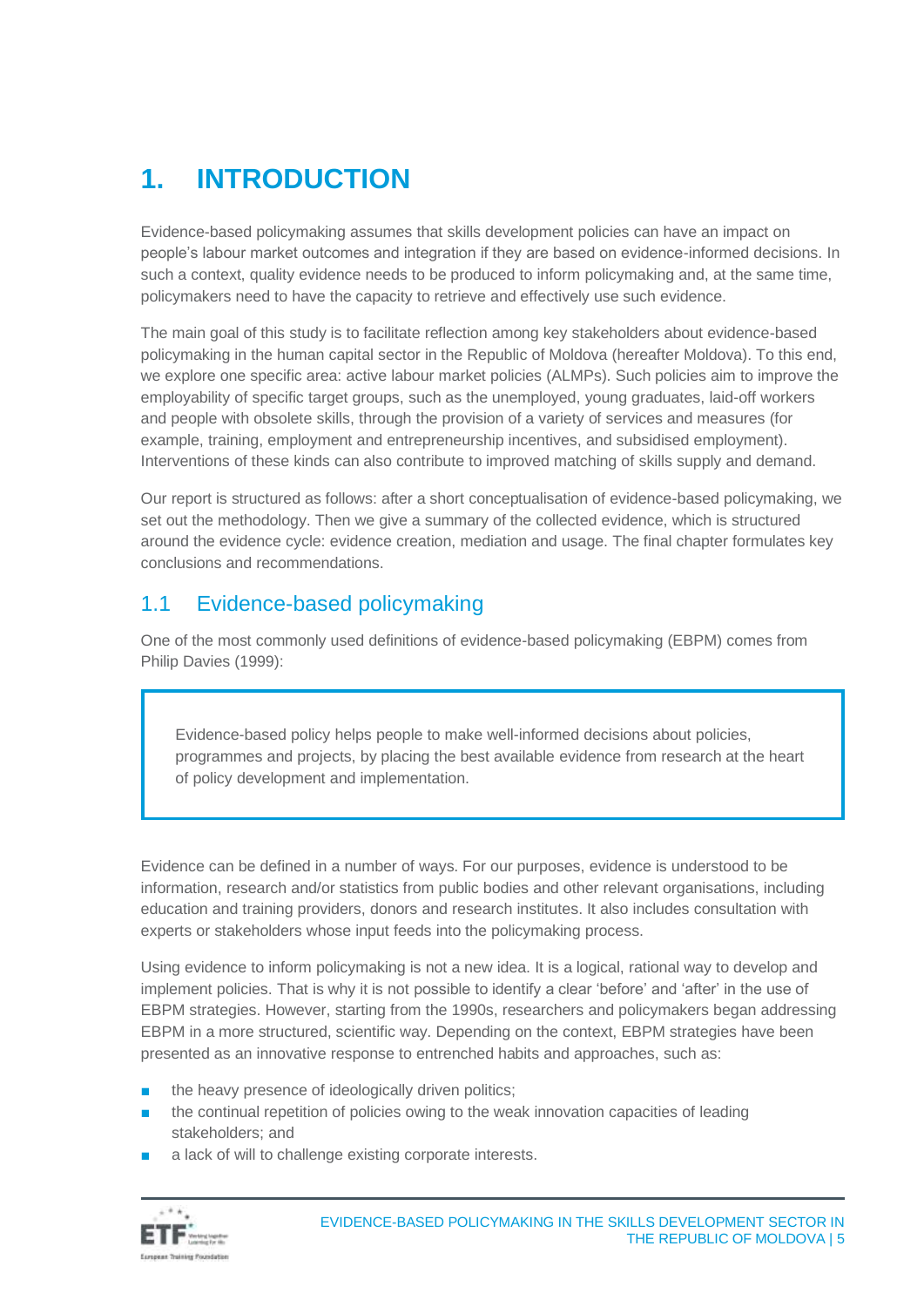There are three key pillars in evidence-based policymaking: the quality of evidence created (evidence creation), the interrelationships among different stakeholders in charge of different phases of the evidence-based cycle (evidence mediation), and the capacity of policymakers to understand and use evidence (evidence usage).

The use of evidence is not straightforward. Even when a rich body of relevant research exists, it is not always directly channelled to and used by the appropriate decision-makers. To understand the interplay between research and policymaking, researchers (Gough et al., 2011; OECD, 2007; Ion and Iucu, 2015) have tried to understand the elements that favour or hinder the effective integration of evidence in the policy cycle. Moreover, different models have been put forward to describe and explain the relationship between the creation of evidence and decision-making, which involves various sets of relationships (Graham et al. 2006; Nutley et al. 2007; Walter et al. 2005). Such models are built around the links between evidence production and evidence usage in the decision-making process as well as 'push' factors from evidence producers and 'pull' factors from evidence users (Gough et al., 2011).

The factors that influence the quality of interactions between evidence and decision-making may include the quality and relevance of the produced evidence, accessibility to the evidence, the communication of existing research and statistics, and the capacity of policymakers to understand and use evidence.

From the perspective of evidence-based policymaking, the use of evidence is crucial. Understanding why evidence is used or not used may contribute to increased efficiency in the decision-making process. The evidence-based policymaking cycle includes several steps that are important in any decision-making process. These steps are the identification of relevant evidence, the collection of evidence, the analysis of evidence, and the communication of the obtained results, which inform decision-makers on the best policy options.

Despite a lack of research on the subject, the (mostly anecdotal) evidence suggests that, in Moldova, there is a clear weakness in the phases of evidence mediation and evidence usage. In other words, there is a gap between the quality and quantity of analytical evidence produced to inform policymaking and the capacity of policymakers to assess and effectively use the information.

The weak link between evidence producers and evidence users has two major consequences:

- It reduces the impact of all resources employed in evidence creation. This applies to any situation where policymakers do not take into consideration policy recommendations supported by evidence or they avoid using the collected information entirely or to a large extent. Consequently, the system becomes inefficient, using significant resources to achieve very little impact.
- It negatively affects the relevance and quality of the work done in different phases of the EBPM cycle. Policymakers who are not used to taking decisions based on evidence will not be active in any part of the cycle. By not engaging in the identification of evidence or formulating their needs, they do not activate what should be a continuous improvement process in the EBPM policy cycle.

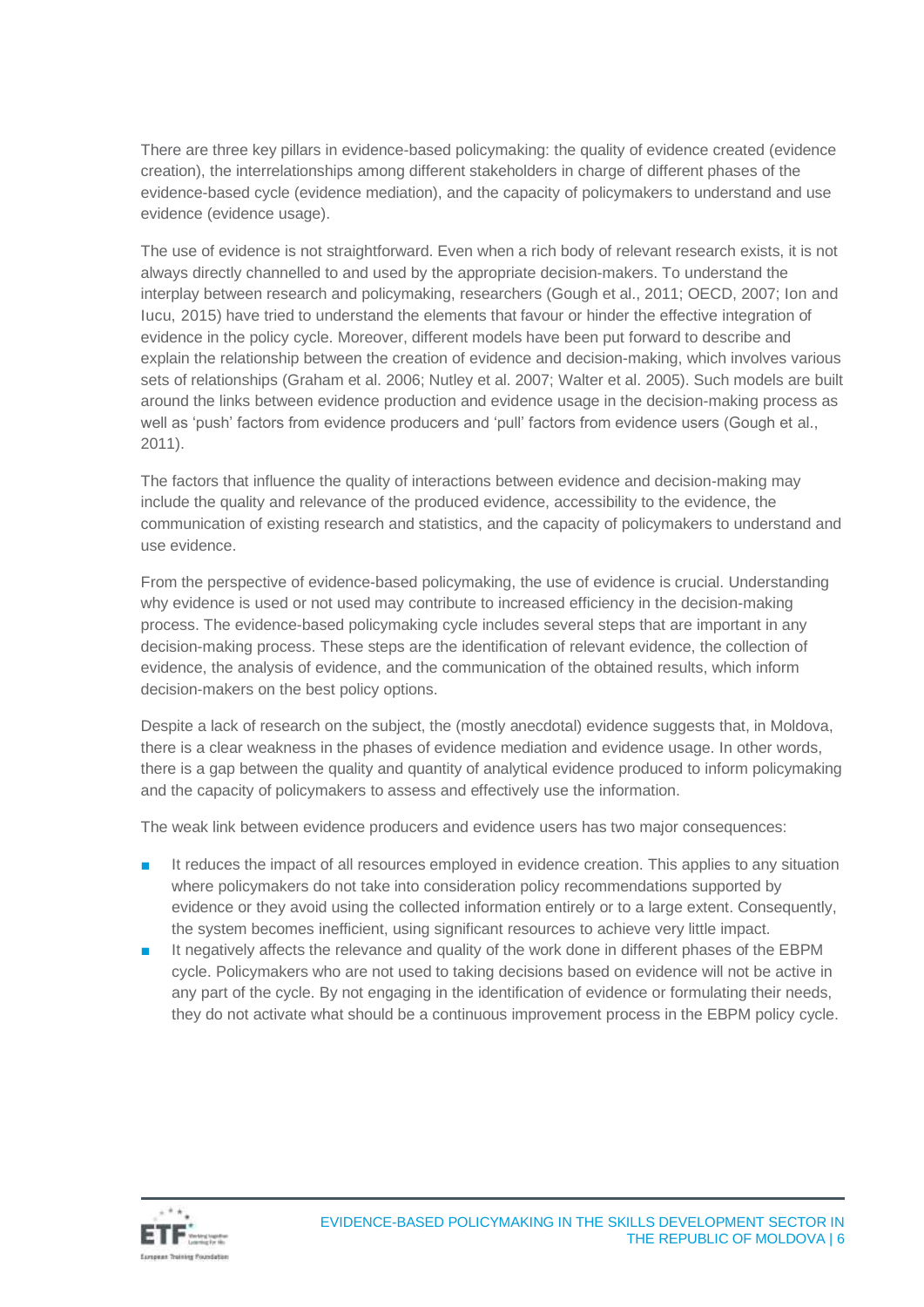# <span id="page-6-0"></span>**2. METHODOLOGY**

The main goal of the study was to facilitate reflection among key stakeholders about evidence-based policymaking in the human capital sector. In particular, the study mapped the evidence production-touse system (see Figure 1) for active labour market policies (ALMPs), assuming continuous interactions between the communities of researchers, practitioners and policymakers as well as the dimensions of evidence creation, use and mediation<sup>1</sup>.



#### **FIGURE 1: EVIDENCE PRODUCTION-TO-USE SYSTEM**

#### Source: Gough, D. et al. (2011).

Our key research questions for mapping the evidence production-to-use system were:

- Who takes the decision on what evidence will be produced for the development of ALMPs and what is the evidence?
- How is the collected evidence used in the policymaking process related to ALMPs?
- What are the factors that favour or inhibit the use of evidence in decision-making in the field of ALMPs?

To answer the questions, we used the following combination of desk research and qualitative interviews (together with a focus group targeted at the research community):

- The desk research aimed at collecting key information, including relevant existing research, policy documents, analytical documents and statistical reports related to the subject of the study, and identifying key institutions and stakeholders.
- Semi-structured in-depth interviews, which focused on understanding current practices and challenges, were conducted with key players in the evidence cycle relevant to the subject of the study. In general, the interviews involved policymakers (e.g. civil servants), providers of research, statistics and analysis (e.g. research institutes and public agencies), and other stakeholders (e.g.

 $1$  Mediation is understood here as evidence analysis and communication, which is the responsibility of specific bodies that should perform a mediation role between communities and institutions engaged in policy and research (or evidence generation).

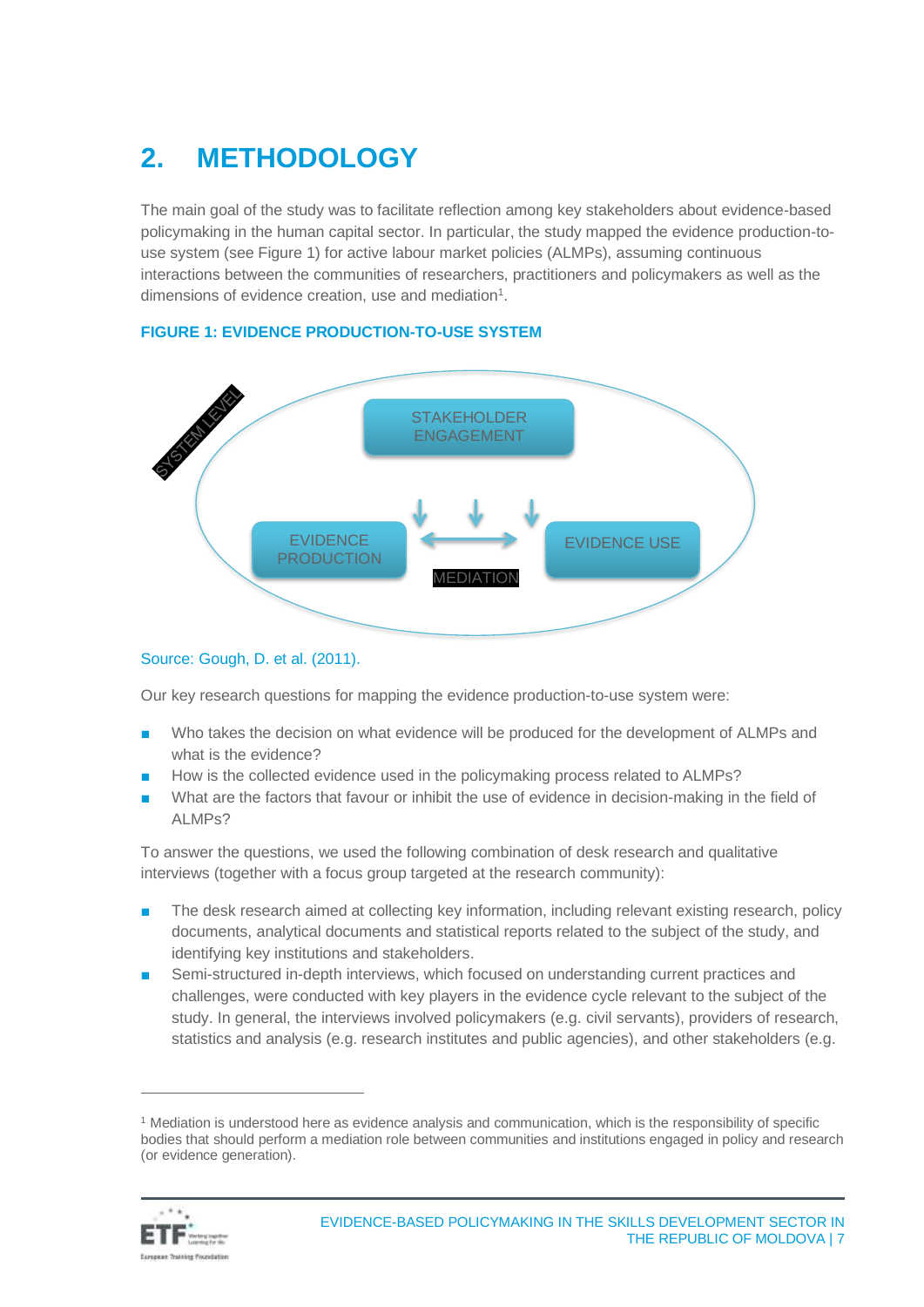training providers and donors) (see Annexes A.2 and A.3 for the list of stakeholders and the interview guide).

■ A focus group was held with representatives of the research community relevant to the subject of the study in order to understand the research community's current involvement in the evidence cycle as well as any additional opportunities for involvement (see Annex A.3 for the list of stakeholders and the focus group guide).

The collected evidence was analysed and used as the key input for the analysis of evidence-based policymaking in the field of ALMPs. Direct quotations are used to support the conclusions that we have drawn.

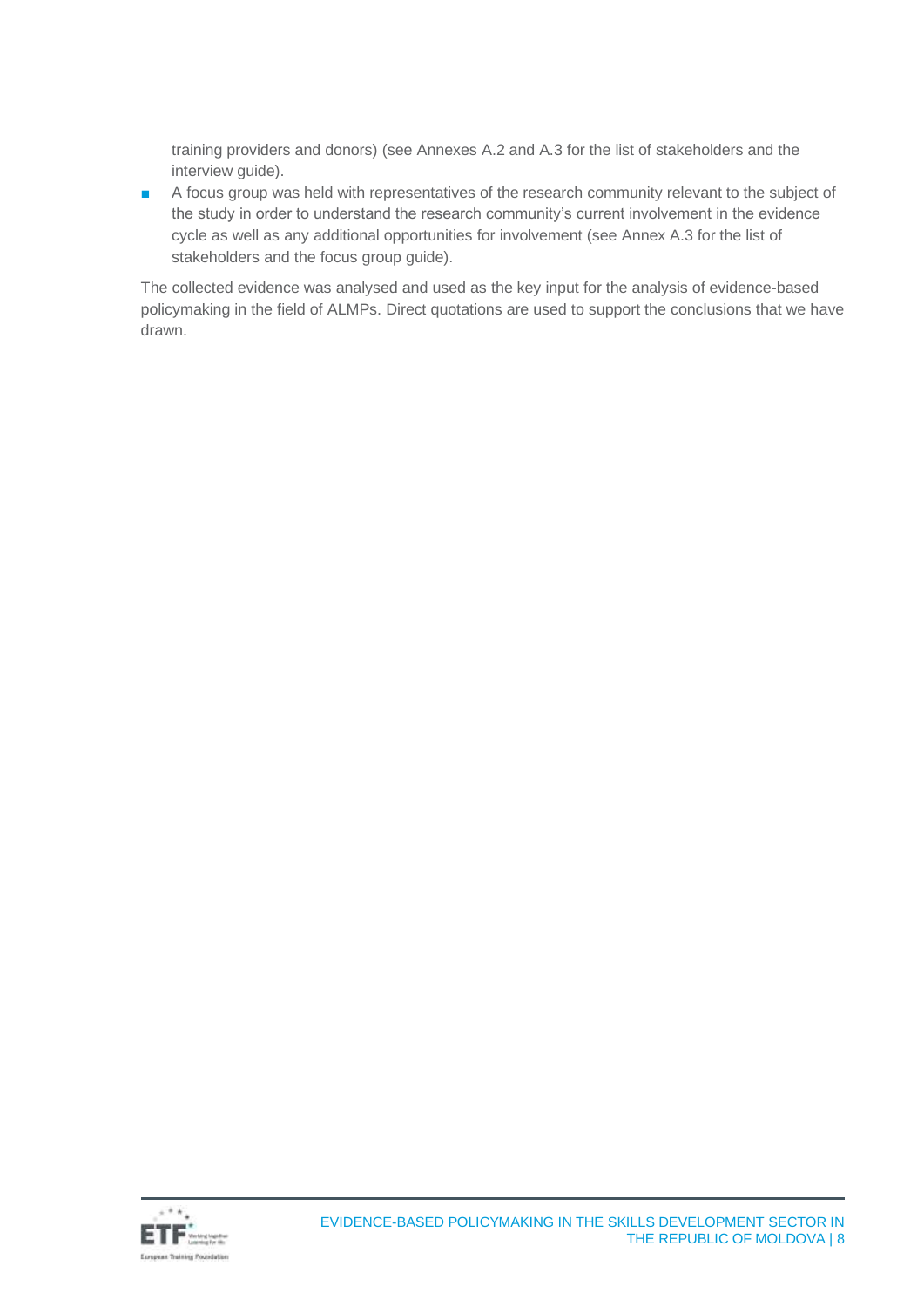# <span id="page-8-0"></span>**3. FRAMING ALMPS IN MOLDOVA**

The study focuses on active labour market policies (ALMPs) in Moldova, which are framed by Law 105/2018 on the Promotion of Labour and Unemployment Insurance. The area of ALMPs falls under the responsibility of the Ministry of Health, Labour and Social Protection (MoHLSP). The implementation body is the National Employment Agency (NEA), which contracts out some services to external providers, such as the provision of training by vocational education providers.

#### **Box 1: Active Labour Market Policies (ALMPs)**

Active labour market policies include all 'public interventions in the labour market aimed at reaching its efficient functioning and correcting disequilibria and which can be distinguished from other general employment policy interventions in that they act selectively to favour particular groups in the labour market' (EC, 2018:7).

ALMPs cover services and measures. The services include 'labour market interventions where the main activity of participants is job-search related and where participation usually does not result in a change of labour market status' (EC, 2018:7). A typical example is counselling and the provision of information.

The measures include 'labour market interventions where the main activity of participants is other than job-search related and where participation usually results in a change in labour market status' (EC, 2018:7). Examples include training, employment incentives, direct job creation, start-up incentives, supported employment and rehabilitation.

ALMPs in Moldova include counselling, job-matching services, vocational training, on-the-job (workplace) training, traineeships (internships), subsidised job creation, self-employment grants, grants for local initiatives and incentives for labour mobility. In addition, vocational rehabilitation and workplace adaptation subsidies are provided to people with disabilities. Most of the services and measures are accessible to both registered and unregistered jobseekers.

- Counselling services cover the provision of information, professional orientation and job intermediation (e.g. information on job vacancies and job fairs).
- Vocational training seeks to provide beneficiaries with skills needed in the labour market through upskilling or reskilling. Training services are usually outsourced to accredited education and training providers, such as vocational schools.
- On-the-job (workplace) training enables jobseekers to gain practical training in an enterprise and acquire skills and knowledge in a real workplace.
- Traineeships (internships) are provided to people with no prior work experience. The support includes accommodation and transportation grants as well as a (limited) salary.
- Subsidised job creation refers to subsidies for employers who hire the unemployed. The level of the subsidy is 30% of the average salary from the previous year and it is conditioned on a requirement to keep the affected workers employed for at least 12 months after employers stop receiving the subsidy.

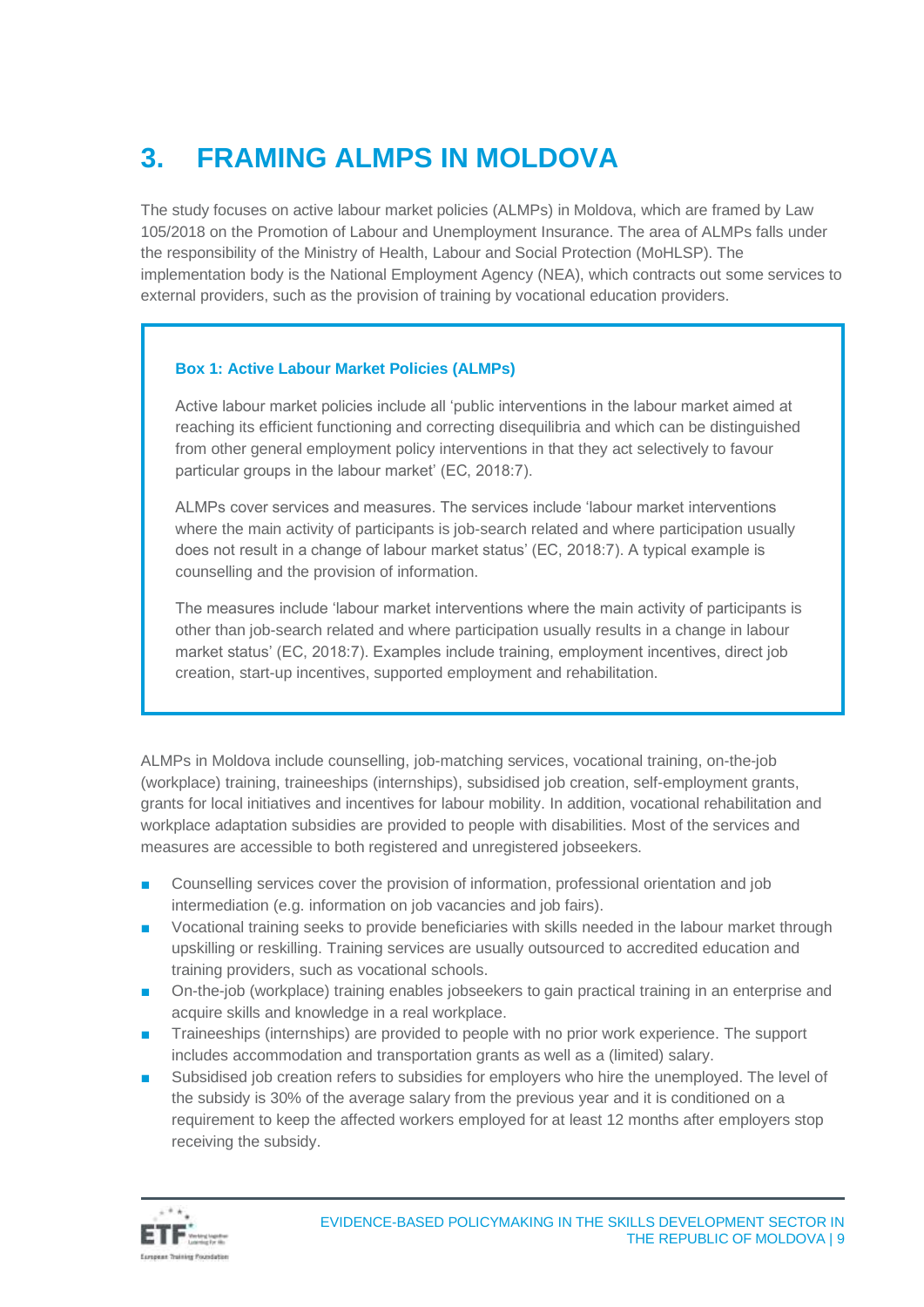- Self-employment grants provide resources for jobseekers to start their own business. Applicants are required to submit a business plan.
- Grants for local initiatives can be received for the acquisition of equipment, machinery, tools or business development in rural areas.
- Incentives for workforce mobility provide one-off allowances to jobseekers to promote mobility, if the distance is more than 30 km from their place of residence.
- Subsidies for vocational rehabilitation and workplace adaptation aim to support the integration of people with disabilities.

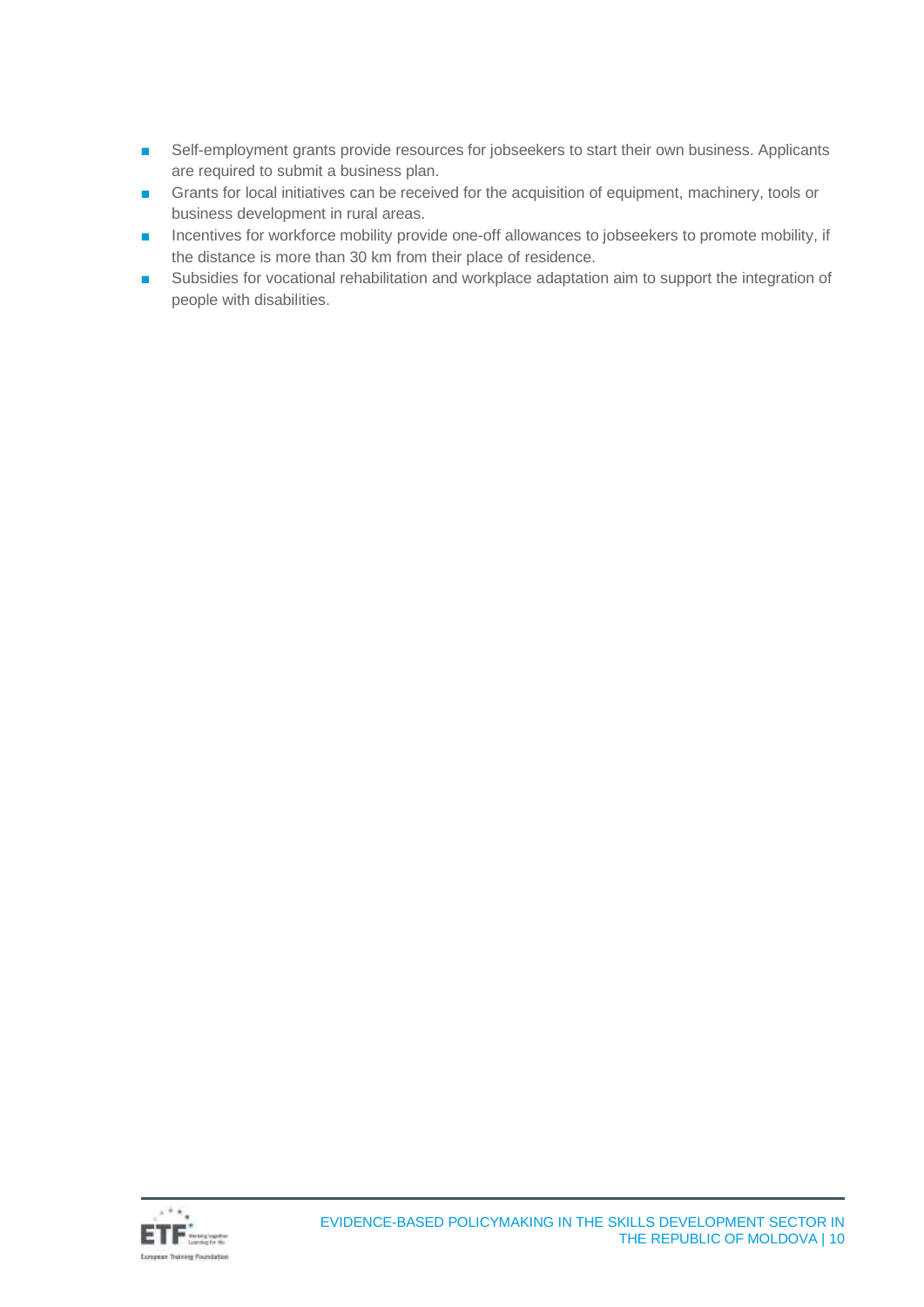# <span id="page-10-0"></span>**4. ASSESSMENT OF EVIDENCE CYCLE FOR ALMPS**

This chapter maps the evidence production-to-use cycle, that is, evidence creation, mediation and usage for ALMPs, focusing on the interactions between the communities of researchers, practitioners and policymakers. Despite the study's narrow focus on ALMPs, the analysis also goes farther to consider the broader context of employment-related policies and evidence.

In the next sections we analyse each dimension of the evidence production-to-use cycle in order to discuss and assess the key players and processes. For a quick overview, Figure 2 sets out a schematic representation of the institutional environment considered in the study.

#### **FIGURE 2: THE INSTITUTIONAL SET-UP FOR THE EVIDENCE PRODUCTION-TO-USE CYCLE IN THE FIELD OF ALMPS (AND EMPLOYMENT-RELATED POLICIES IN GENERAL)**



### <span id="page-10-1"></span>4.1 Evidence creation

Data are used as raw ingredients in the creation of evidence. In the case of ALMPs, the relevant evidence for planning and implementation covers, first, general information on the labour market situation in the country as well as trends in skills supply and demand. Second, monitoring data on the implementation of different services and measures need to be collected, as does evidence on their effectiveness and performance.

Several institutions are involved in gathering evidence for ALMPs. The National Bureau of Statistics (NBS) is the main source of data generation. The NBS is the key body at the national level that provides information for policy development and review processes.

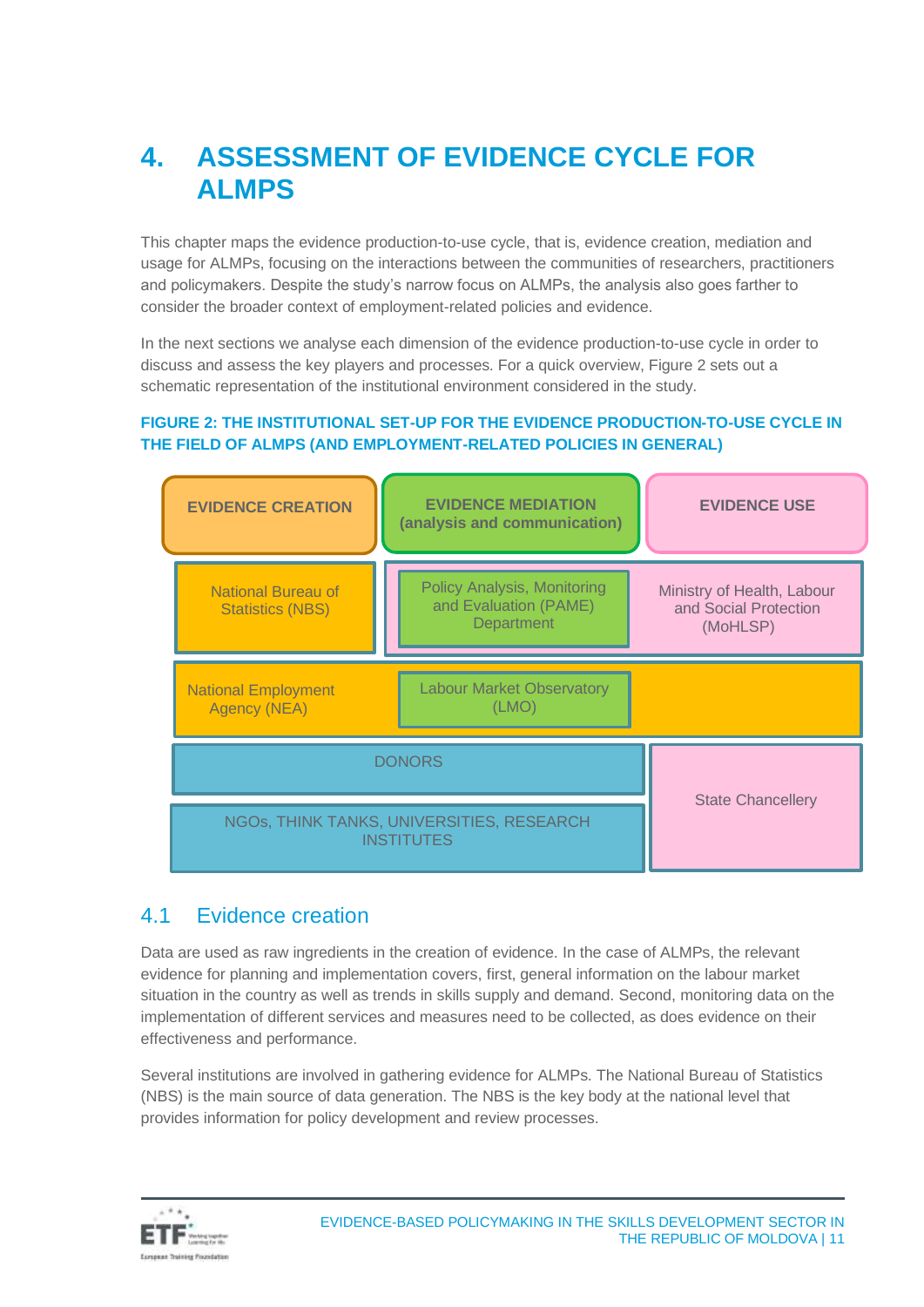The NBS acts in accordance with the new Law No. 93 on Official Statistics, adopted by Parliament on 26 May 2017. The NBS is also governed by the Regulation on the Organisation and Operation of the NBS, approved by Government Decision No. 935 on 24 September 2018, and by the Strategy for the Development of the National Statistical System 2016–2020 and its accompanying action plan (Government Decision No. 1451, of 30 December 2016).

The legal acts mentioned above define the purposes of official statistics: to provide users with quality and timely statistical information necessary for the development and monitoring of economic and social policies as well as for the decisions of public authorities and the business environment; to provide data for scientific research; and to inform society and other categories of users.

The NBS is the central authority in the field of statistics. It is institutionally and professionally independent, and it coordinates the development and production of official statistics in the national statistical system. At the same time, the NBS is also the main producer of official state statistics. It collects, processes, systematises, centralises, analyses, estimates and disseminates statistical information in accordance with the fundamental principles of official statistics. Each year, the NBS develops a statistical work programme, which is approved by the government. The work programme includes a list of the statistical activities and research that are to be carried out by the NBS and other institutions responsible for producing official statistical information.

In the field of labour market statistics, the NBS conducts statistical research that covers information on earnings by economic activity, sex, territory, occupation and form of ownership; labour costs; employee mobility and jobs by economic sector; accidents at work; the professional training of employees, etc. In addition, it regularly administers the Labour Force Survey (LFS), whose main objective is to measure the labour force, specifically the employed, unemployed and inactive populations, by different socio-demographic characteristics (for more information, see Table 1).

The LFS results are published annually as a statistical compilation entitled 'Labour force in the Republic of Moldova: Employment and unemployment<sup>2</sup>. The NBS collects and periodically publishes data on sectors of the economy, such as agriculture, construction, manufacturing, transport and communications, education and healthcare, as well as on cross-cutting issues, such as gender and poverty. All data are publicly available on the NBS's official website<sup>3</sup>.

Another important actor is the NEA, which falls under the MoHLSP and is empowered to ensure the implementation of policies in the areas of employment promotion, labour migration and unemployment insurance.

The NEA was established in 1991. It has a total of 250 employees. Of these, 50 work in the central office and 200<sup>4</sup> work in 35 territorial units. The NEA's organisational structure at the central level comprises the director's office and ten departments (see the NEA diagram in Annex A.1), whose responsibilities are determined by the agency's internal regulations. The NEA's top decision-making body is a tripartite management board and its top executive organ is the director's office. The Management Board has nine members, three representatives appointed by the government and six other members who represent employers' and workers' organisations. The Management Board

<sup>4</sup> The number of staff was reduced by more than 25% (85 posts) and 10 broad new tasks were assigned after the reforms made to the public service system in 2018.



<sup>2</sup> The most recent publication is available at: [https://statistica.gov.md/newsview.php?l=en&idc=168&id=6617.](https://statistica.gov.md/newsview.php?l=en&idc=168&id=6617)

<sup>3</sup> [www.statistica.gov.md](http://www.statistica.gov.md/)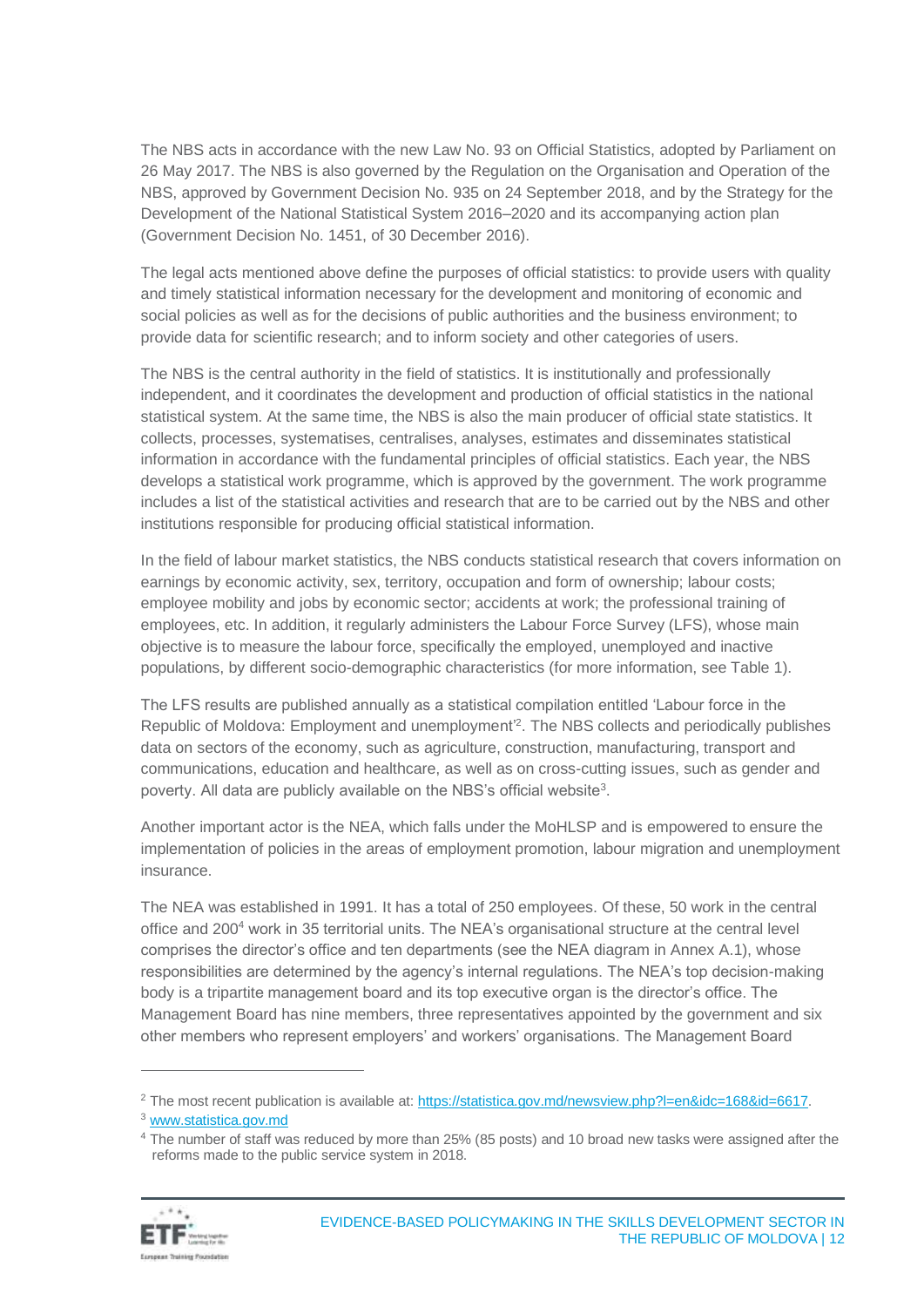approves the annual plan of activities and financial statements, and it decides on the allocation of resources for the implementation of its activities.

According to the regulations approved by Government Decision No. 990, of 10 October 2018<sup>5</sup>, the NEA's mission is to 'improve the employability of jobseekers and support employers in finding skilled labour force and creating new jobs'.

The NEA has a number of functions that are mainly related to employment and social policy and to studying, monitoring and forecasting the situation of the labour market at the national level. The provision of services to beneficiaries, including both passive and active labour market measures, such as paying unemployment benefits, supporting start-ups and organising vocational training for the unemployed, is the responsibility of the territorial units. Other functions of the NEA include<sup>6</sup> labour market monitoring; the registration of jobseekers and vacancies; monitoring and evaluation of the effectiveness of employment support and active labour market measures; monitoring the job placements of beneficiaries of active employment measures; and monitoring the registered unemployed. The NEA collects data on the socio-demographic characteristics of clients and on their participation in different measures and services.

The NEA operates a digital platform called 'Jobless'. The platform collects information on the registered unemployed, disaggregated by sex, age, educational attainment, regional distribution, length of unemployment, reason for unemployment, and programme and service offered. In the case of job vacancies, the data are disaggregated by occupational code and territorial distribution. All data are accessible through the NEA's website. The information is also displayed on the MoHLSP website and disseminated through members of the NEA technical group, organised public events, and the media, and in response to requests from various public or private organisations.

The territorial units cooperate with public and private organisations, local authorities, civil society organisations and training providers. The NEA also has the task of informing the public about the labour market at the national level. One unit in the NEA, namely the Labour Market Observatory (LMO), and the NEA's territorial units deal *inter alia* with the collection of information.

The LMO has departmental status within the NEA**.** It was established by Government Decision No. 990, of 10 October 2018. It operates on the basis of a partnership agreement concluded on 18 January 2019 between the MoHLSP and NEA, on one side, and the Ministry of Economy and Infrastructure, Ministry of Finance, MoECR, MoARDE, NBS, INCE, the National Confederation of Employers, the National Trade Union Confederation, CoCI, and the Bureau of Migration and Asylum, on the other side.

The LMO's objective is to collect, systematise and analyse statistical data produced by the NEA and other public institutions, develop analytical studies, conduct in-depth analysis of the labour market, forecast labour force supply and demand, and provide the resulting information to different actors, including policymakers.

Since its establishment, the LMO has undertaken activities and developed analytical notes that include:

<sup>6</sup> Defined by NEA Order No. 88, of 28 December 2018:<http://www.anofm.md/files/elfinder/sto.pdf>



<sup>5</sup> Available at:<http://lex.justice.md/viewdoc.php?action=view&view=doc&id=377619&lang=1>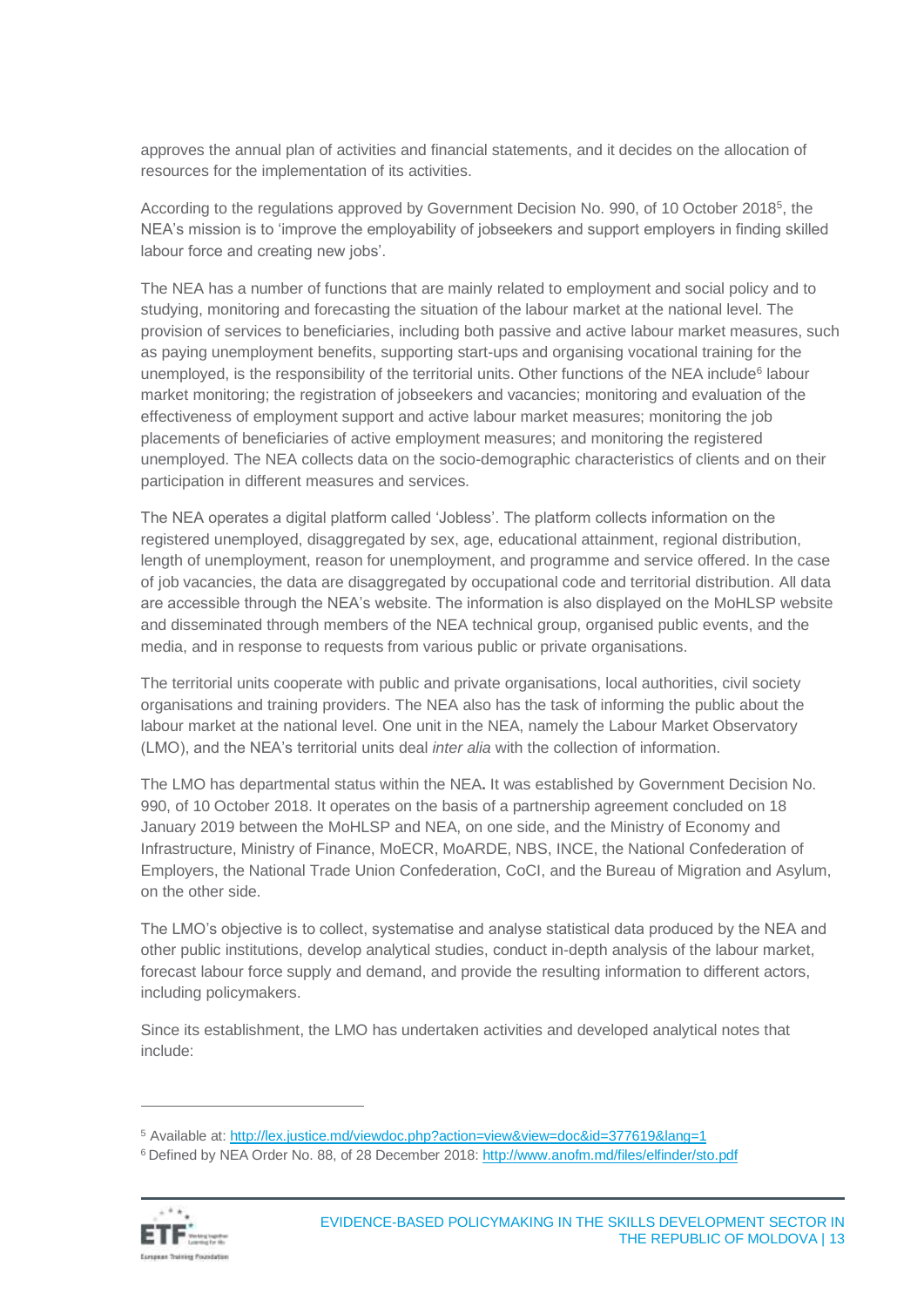- analytical reports on employment and labour market trends;
- an analytical note on labour demand and supply in the last five years (2014–2018); and
- annual labour market forecasts and barometers of occupations at the national level and for the regions: Centre, Chișinău municipality, North, South and ATU Gagauzia.

The LMO is also involved in the implementation of an online survey of employers (3 482 employers were sampled in 2019), which collects information on labour shortages, skills demand, the development plans of companies, and future workforce recruitment by economic sector and occupational profile.

The LMO has a coordination group that represents the secretaries of state. The aim of the group is to approve the observatory's annual activity plan and take decisions on its priorities for research and analysis. Owing to changes of government over the past two years, however, the group has not met since its establishment. As a result, all decisions on activities and the types of data and information to be collected remain largely at the discretion of the NEA and MoHLSP.

| <b>Data producer</b> | <b>Name</b>                                                                                                                                                                                                   | Data type                      | <b>Frequency</b>                     |
|----------------------|---------------------------------------------------------------------------------------------------------------------------------------------------------------------------------------------------------------|--------------------------------|--------------------------------------|
| <b>NBS</b>           | <b>Population and Housing Census</b>                                                                                                                                                                          | Census                         | Every 10 years (last<br>one in 2014) |
| <b>NBS</b>           | Labour Force Survey                                                                                                                                                                                           | Survey                         | Quarterly                            |
| <b>NBS</b>           | Survey on Mobility of Employees and Jobs                                                                                                                                                                      | Survey                         | Annual                               |
| <b>NBS</b>           | Survey on Earnings and Total Labour Costs                                                                                                                                                                     | Survey                         | Annual                               |
| <b>NBS</b>           | Survey on Professional Training of Employees                                                                                                                                                                  | Survey                         | Annual                               |
| <b>NBS</b>           | Survey on Employee Salaries                                                                                                                                                                                   | Survey                         | Quarterly                            |
| <b>NBS</b>           | Statistics on economic enterprises                                                                                                                                                                            | Administrative data:<br>Survey | Annual                               |
| <b>MoHLSP</b>        | Information on implementation of the National<br><b>Employment Strategy</b>                                                                                                                                   | Administrative data            | Annual                               |
| <b>NEA</b>           | Data on the registered unemployed (the<br>structure of the unemployed; access to active<br>measures for stimulating employment; access<br>to passive measures for the social protection<br>of the unemployed) | Administrative data            | Ongoing                              |
| <b>NFA</b>           | Job vacancies                                                                                                                                                                                                 | Administrative data            | Ongoing                              |
| <b>NEA</b>           | Survey of economic agents (employers)                                                                                                                                                                         | Survey                         | Annual                               |
| MoECR (and<br>NBS)   | Education statistics (number of institutions;<br>teaching staff; students/pupils; key indicators<br>for monitoring educational policies; general<br>statistics on education)                                  | Administrative data            | $\overline{\phantom{a}}$             |

#### **TABLE 1: OVERVIEW OF THE MAIN DATA RELEVANT TO ALMPS AND EMPLOYMENT POLICIES IN GENERAL**

In addition, there are other public and private institutions, think tanks and NGOs that can provide data and information relevant for ALMPs. For example, the National Chamber of Social Insurance has data on the beneficiaries of state pensions and social benefits. Also, the Ministry of Education, Culture and

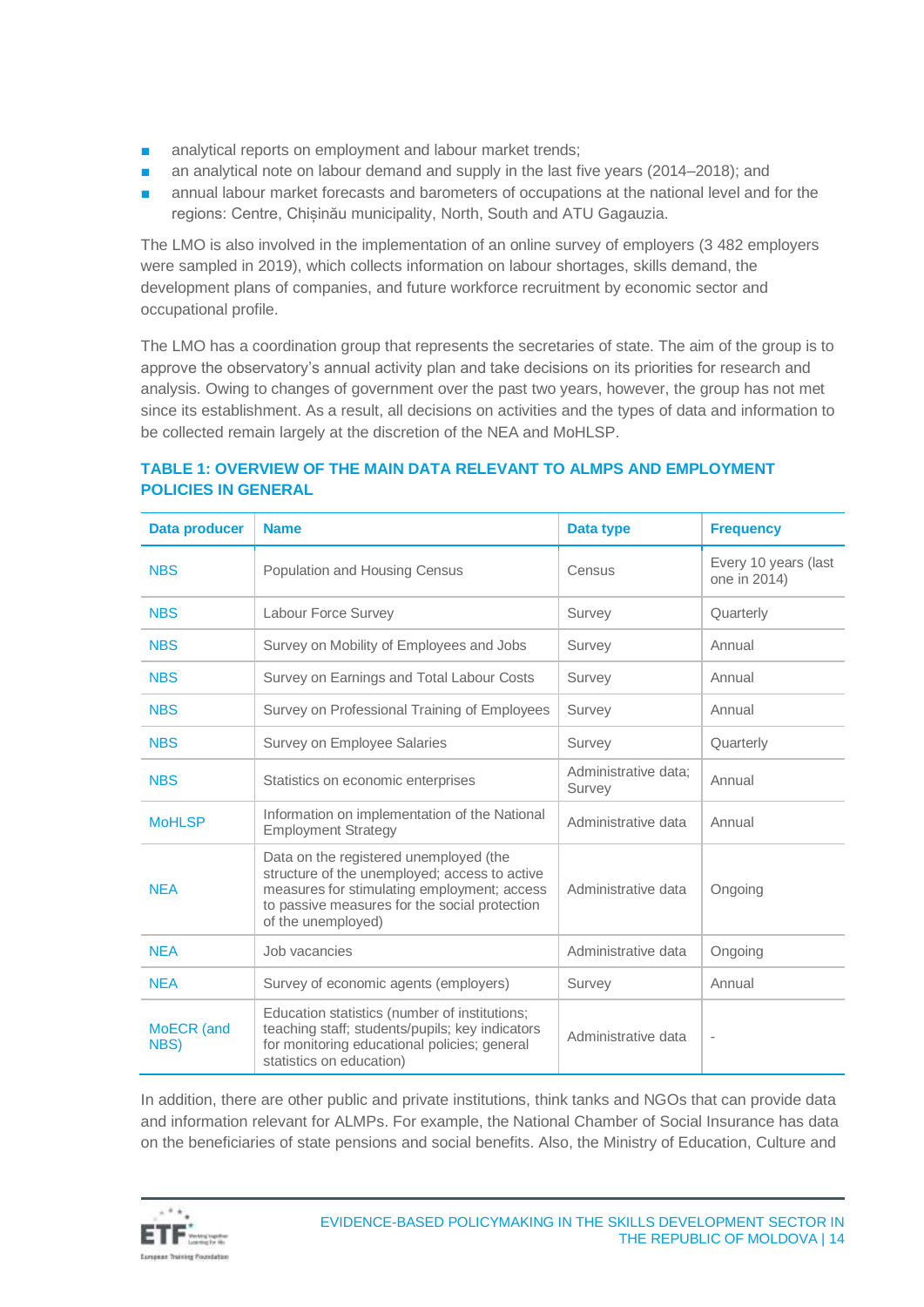Research (MoECR) collects information on the employees of educational institutions, the number of students and the educational offering.

Finally, it is necessary to mention that data collection is regularly contracted out to non-public organisations that are mostly funded through projects. In 2020, for example, the independent think tank Expert Grup collected data and developed the Labour Market Study of the Republic of Moldova at the request of the Ministry of Economy and Infrastructure (MoEI) and MoHLSP, drawing on the support of a project implemented by GIZ with financial support from BMZ and SDC. In 2019, the NGO Prodidactica CE, at the request of the MoARDE, collected information to identify medium-term labour market demand for higher education and VET in the fields of phytotechnics, horticulture, soil science and soil protection. The information was collected as part of the DevRAM project supported by the Austrian Development Agency in order to develop the Annual Enrolment Plan (known as the Comanda de Stat). A similar exercise was carried out in 2020 in other economic sectors. In 2017, moreover, the Centre for Legal Assistance for People with Disabilities collected data for a study conducted as part of the project 'Partnerships for the inclusion of people with disabilities', which was implemented by the Alliance of Organisations of People with Disabilities with the support of the EEE, the SDC, the Government of Sweden, and the Danish Ministry of Foreign Affairs and DANIDA. The ILO has also provided ongoing support to both the MoHLSP and the NEA since 2009.

#### Assessment of the evidence creation phase

The evidence that is relevant for ALMPs in Moldova, such as general information on the labour market situation and trends, skills demand and supply, and administrative data on participation in different ALMPs services and measures, is present to a large extent.

The key provider of such data is the NBS. This fact is mentioned by respondents, who named the NBS as the data source they most use. The main strengths of the NBS compared to other statistical data providers are the following:

- having the status of official statistics<sup>7</sup>;
- production of statistical data as its basic mission;
- provision of a wide range of statistical data that are accessible online;
- regular provision of data, which permits trend analysis;
- constant improvement of collection procedures and methodologies in pursuit of alignment with international practices, such as ILO and European statistical standards;
- well trained and experienced human resources.

 $7$  The NBS bears responsibility for the veracity of data.

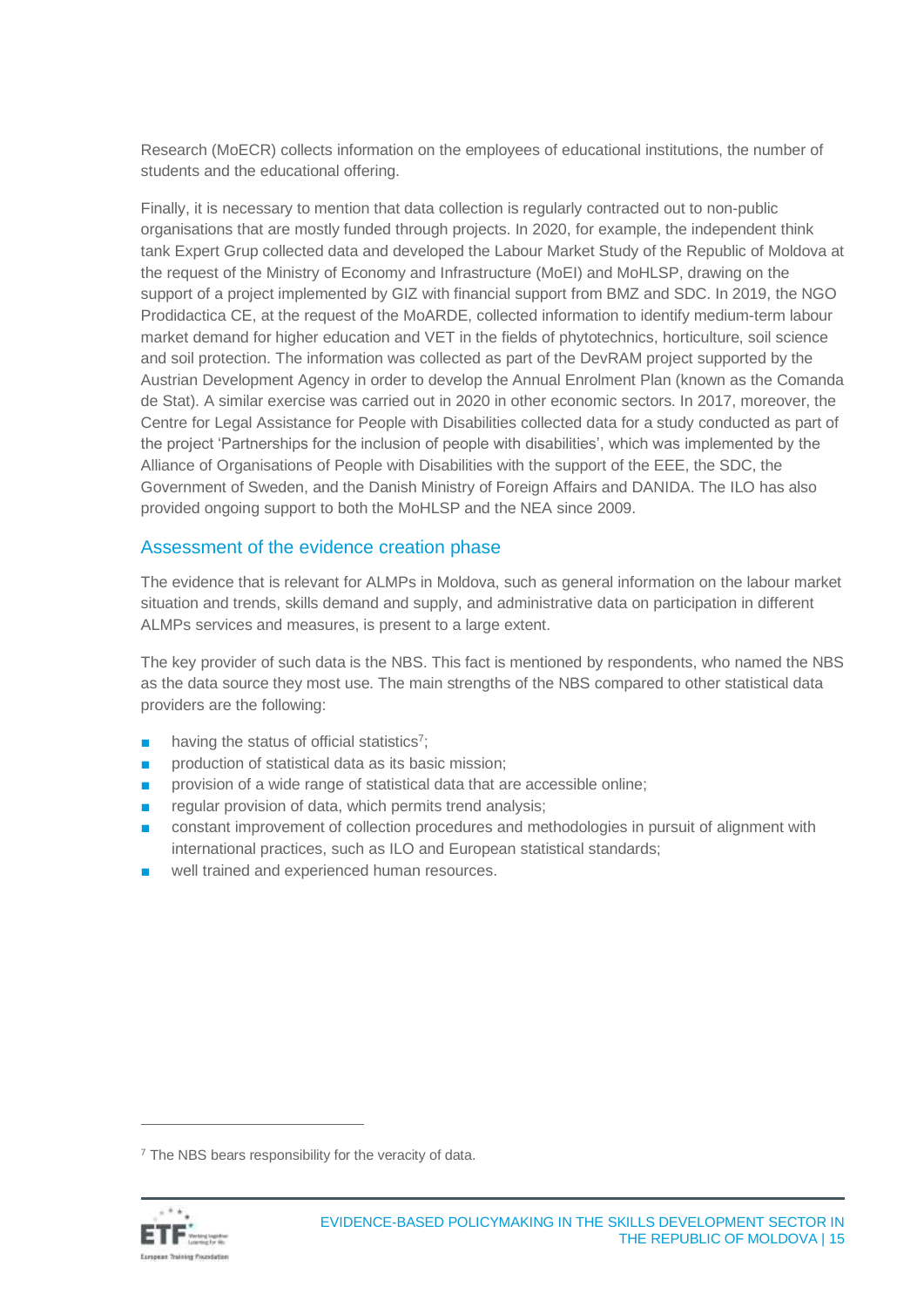'UNDP hired an international expert who analysed all the data provided by the NBS that were needed to implement and plan the employment policy. The expert concluded that apart from the data on social dialogue, all other data prepared by the NBS were sufficient to plan employment policies. The expert was pleasantly surprised that we have good statistics. That's why I say we don't need additional data for the implementation of the employment strategy.' (public servant, MoHLSP)'If I were to give grades from 1 to 5 then I can say that all the phases of the evidence production-to-use system receive a grade of 3. Because at all these stages something is done and there is a positive trend, towards progress … and the highest grade, 3 ++, would go to data collection.' (public servant, MoECR)

The statistical work programme developed annually by the NBS includes a list of activities and statistical information to be collected, as well as the level of disaggregation and the scope, frequency and deadline for dissemination of the information. Data users, including the MoHLSP, are involved in the process of drafting the work programme and elaborating and making decisions based on the collected data and information. The MoHLSP (Secretary of State) is also a member of the National Council for Statistics, which has among its core responsibilities the formulation of recommendations on the development and improvement of the national statistical system in order to increase user satisfaction. This role enables the ministry to come up with proposals on the data and information necessary for the development of ALMPs and employment-related policies in general. In addition, the NBS is guided by the relevant international standards and indicators, which influence the selection of methodologies and the collection of data.

'When preparing the programme of statistical studies to collect data, we initially consult with the main data users, but at the same time we are guided by national and international standards. First of all, we are guided by the Law on Official Statistics, and we tend to be in harmony with European statistical standards and international norms.' (public servant, NBS)

However, the NBS cannot always consider requests that come from other public bodies. It is constrained mainly by a lack of additional budget, the potential burden on respondents and the possible duplication of information already collected by other institutions.

'Often users request more disaggregated data that the NBS does not produce. In order to produce data with more detailed disaggregation, it is necessary in most cases to increase the size of the sample, which incurs additional costs and increases the burden on respondents.' (public servant, NBS)

Also, in the case of the NEA, the MoHLSP can influence the selection of evidence to be collected. The decision on which data and information to collect is usually taken jointly by the NEA's management in

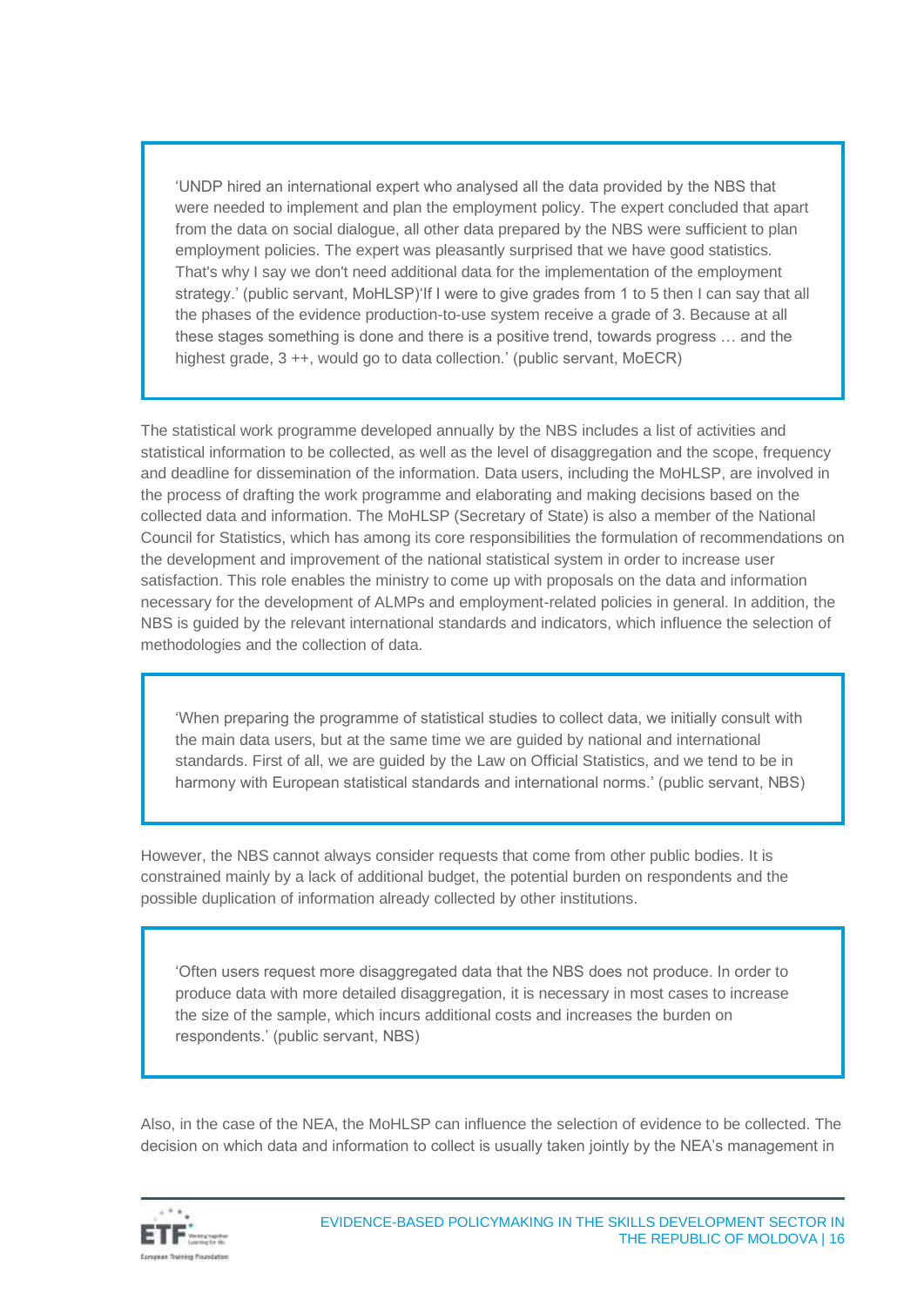consultation with the MoHLSP. Targets are also defined and then integrated into the annual plan of activities. The targets are usually based on the previous year's results and their aim is to improve the monitored performance. The annual plan is also assessed by the NEA's tripartite management board.

'The NEA collects data on jobseekers and unemployed people through its territorial subdivisions, and we have the database of vacancies. The data in these two databases are disaggregated by gender, age, education and occupation. Together with the MoHLSP we decide which indicators to collect data on. (…) We have practically no difficulties with data collection, as we have been doing it for many years and it is organised. We collect information from people and we have connections to different databases. We also use the customer profiling tool to measure risks in the labour market by grouping them into three broad categories in order to better understand how much money will be needed for different categories of clients.' (public servant, NEA)

'The NEA presents the data to the MoHLSP following a predetermined pattern, for example, by beneficiaries, by employment measures, by gender, age and level of education, and all the data are accessible on the NEA website. I don't think we need to focus much on collection. Collection is not a problem. We have an information system that ensures data collection. We just need to improve the information systems in order to be able to generate simpler, clearer reports that are more accessible to the general public.' (public servant, MoHLSP)

Importantly, other private institutions, NGOs and think tanks are also active in the evidence collection phase. However, their involvement is ad hoc because it depends largely on external funding.

Despite the wealth of the information that is produced, some challenges have been identified from the collected feedback. First of all, the existing data suffer from shortcomings in terms of their quality and coverage. Data are not always provided in a timely manner. This is caused by absent or insufficient modern technologies and software programmes and by the number of employees involved in data collection and processing.

'We have the automatic information system for the jobless, which was built in stages and is not the best. The system is now outdated, and for years we have been asking for a new one, but it has not been possible to provide funding from the state budget.' (public servant, NEA)

Moreover, the survey methodologies and the calculation of statistical indicators used by the NBS are often modified. In the past five years the system of statistical indicators has undergone a series of major changes, making it difficult to compare data and identify trends. Moreover, the classification of economic activities and occupations used by the NBS and NEA differ, preventing the straightforward combination of data from the two sources.

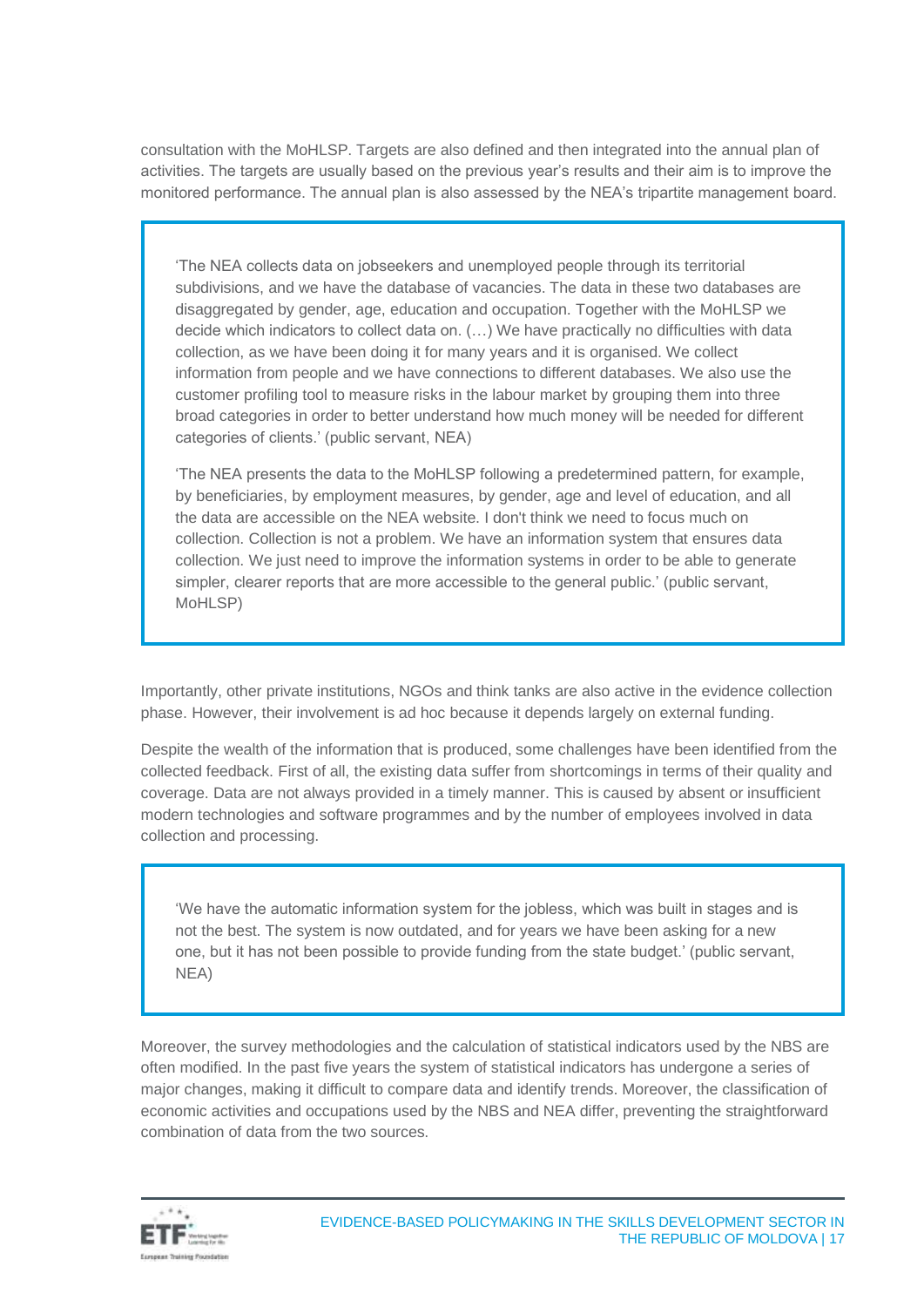Also, the existing data cannot be disaggregated at the required level. For example, data on occupations are provided at the two-digit level. However, for analytical purposes, there is a need for disaggregation at the three-digit level and more. In addition, few indicators are disaggregated by geographical location, so the analysis at local and/or regional levels is limited. More detailed information would allow for a more informative analysis of skills supply and demand. However, the provision of more detailed data is conditioned by (financial and staff) resources and sampling possibilities.

'The NBS does not offer data on occupations. For example, we have data that there is a lack of labour in agriculture, but agriculture is very broad.' (public servant, MoHLSP)'

Previously, companies that refused to submit information or provided incorrect data were fined, but now things are different. The fines have been considerably reduced, and if there is a fine, it is very small and they would rather pay the fine than submit the information … [E]ven in household research, there are many refusals to participate in the survey or to answer certain questions.' (public servant, NBS)

'The NBS provides mostly general data for the entire country, but we would be interested in data by region or even by district, so that we could compare the city with other districts or compare Chișinău across several indicators.' (representative of a think tank)

'It is necessary for us to know the demand for new skills and qualifications or occupations in order to plan and develop or modify the content of the education offering and the content of training programmes, but no one provides such information on the skills and occupations needed in the labour market.' (representative of VET providers, CoE)

Staffing constraints at both the NEA and the NBS influence the quality and quantity of evidence collected. This is a result of, for example, the insufficient remuneration of employees and the consequent challenge of attracting experienced specialists. These factors lead to high staff turnover, a lack of motivation and a limited influx of young specialists. Another cause, which pertains mainly to the NEA, is that there is a lack of specialists in data management. The functions of the NEA have been expanded, but the current (mostly) administrative staff lack sufficient knowledge on data collection methodologies and data analysis techniques.

'There is a shortage of qualified staff not only at our central office in the NBS, but also at territorial level. After university, young specialists prefer to work in private companies as they get better salaries there.' (public servant, NBS)

'The staff working in statistics need a better salary, good working conditions, an information database, software … [I]t is to be welcomed that they are still working in this field. It's an area that isn't paid well. They are very caught up in reports.' (representative of research community)

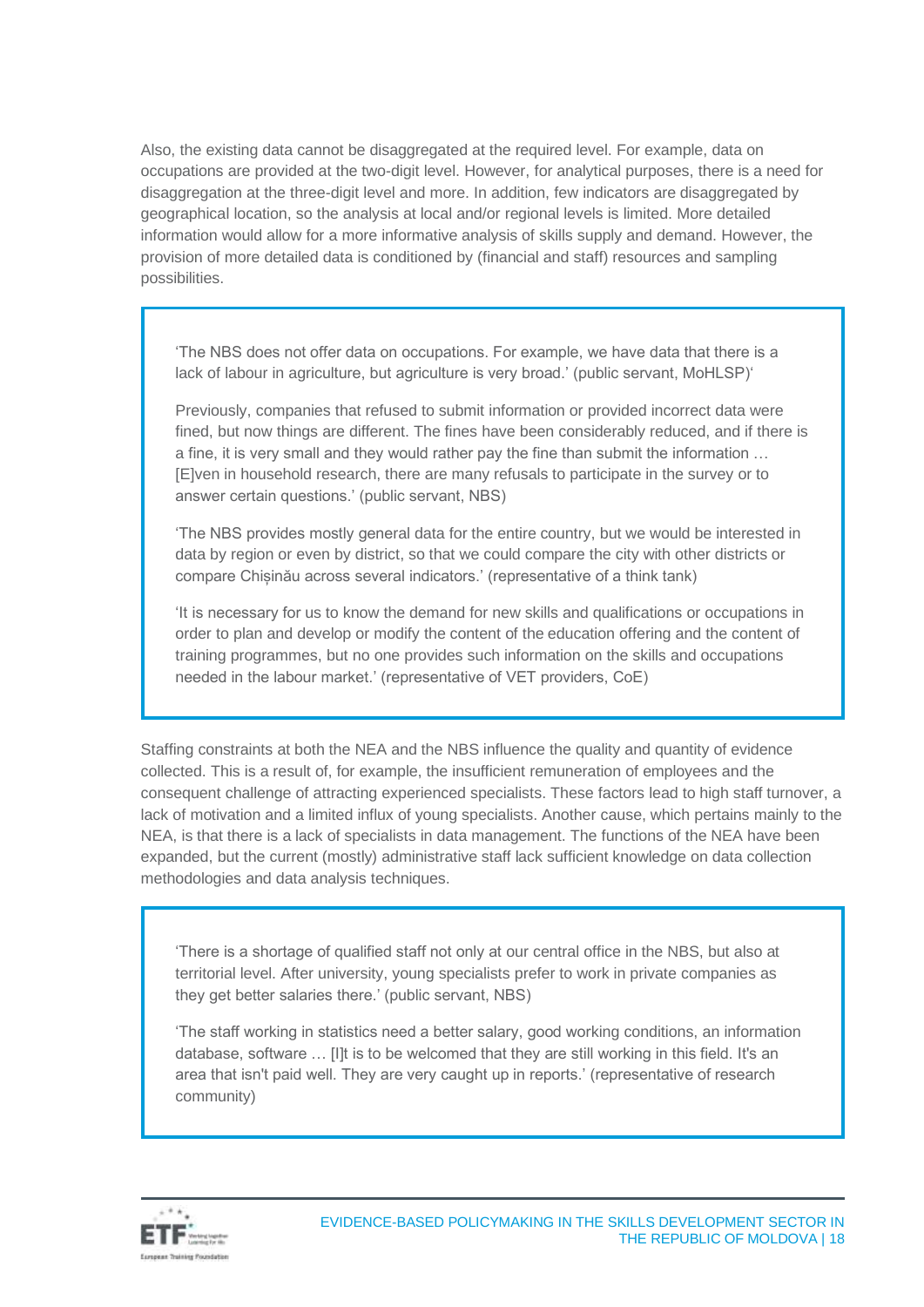In addition to data quality and the issue of resources, there are also some gaps in the information collected. No data is gathered on the effectiveness of different ALMP measures. In other words, there is limited information on whether the existing measures and services successfully reintegrate ALMP beneficiaries into the labour market and provide decent employment opportunities.

Finally, an issue highlighted by the participants in the focus group and interviews is the lack of and/or limited input from data users on the type of data and information to be collected. Despite formal collaboration among institutions, the systematic and systemic coordination of the process leaves much to be desired. Thus, on the one hand, there are institutions that play only a formal role and do not guide the process of evidence generation. On the other hand, there are sometimes conflicting requests for data collection. This also poses a risk of overloading data providers and/or of requesting the collection of data and information that are not relevant.

'In most cases we produce data at the level of section or division of the CAEM, not at the level of class or subclass, at three or four digits, not to mention six digits on occupations, because for this disaggregation we would have to collect data from absolutely all employers in the country, who already complain that we ask for too much information. (…) On the one hand, there is pressure from business representatives to reduce the indicators collected and not to overload the economic agents with so many requests for data. (…) On the other hand, additional or disaggregated data are requested from the NBS. In such a situation, we strive to maintain a balance, to meet the needs of data users, and at the same time not to increase the burden on respondents.' (public servant, NBS)

In general, a range of data relevant for ALMPs is produced by public institutions, particularly the NBS and NEA. There is an established data collection process to gather information on the situation in the labour market as well as on participation in ALMPs. Data are also easily accessible for further analysis and shared with the relevant stakeholders, who may also play some part in defining the scope of evidence to be gathered. On the other hand, the coverage and quality of data is conditioned by the existing infrastructure, human and financial resources. Finally, communication from evidence users to evidence producers is not always active or consistent.

### <span id="page-18-0"></span>4.2 Evidence mediation

The aim of evidence mediation is to make connections between evidence creation and evidence use. This section investigates how the evidence mediation process takes place. Mediation is understood here as the process by which primary evidence is analysed and communicated to policymakers.

The analysis reveals that there is no specific entity to act as an intermediary body with a brokerage function between the two communities of evidence creation and evidence usage. Thus, data collected on the labour market and particularly on active labour market policies are processed and analysed by the relevant ministries and their analytical departments, donors, NGOs, think tanks and research institutions (see Figure 2).

The key institution in the case of ALMPs is the LMO within the NEA. The LMO is tasked with systematising and analysing statistical data produced by the NEA and other public institutions,

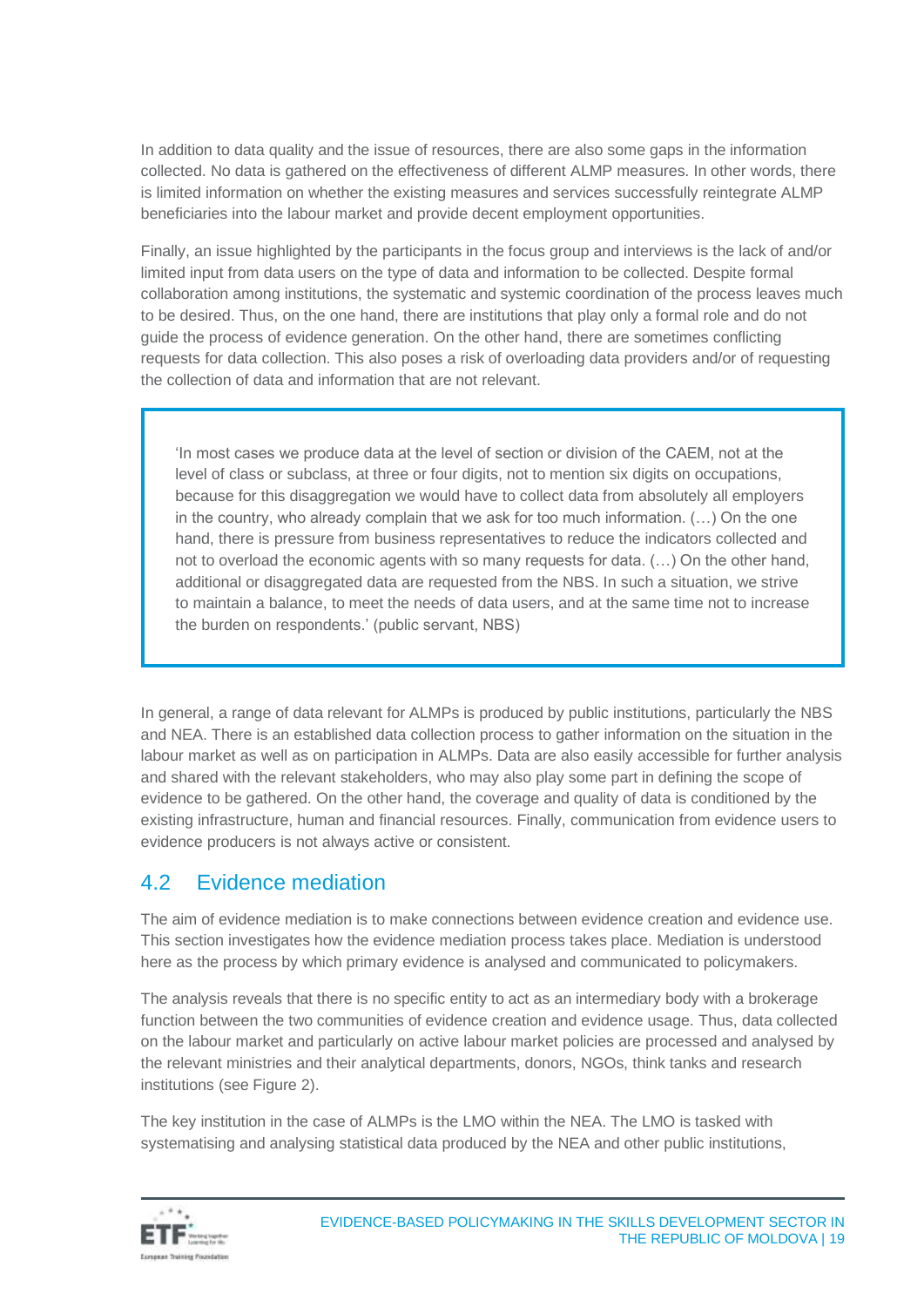developing analytical studies, conducting in-depth analysis of the labour market, identifying labour market trends and challenges, and producing labour market and skills forecasting. Thus, it should bring added value to the work of the NEA and inform decision-makers at the MoHLSP and other interested actors. The analytical reports are usually disseminated through the NEA website, meetings or the media. The LMO has also produced several infographics to accompany its analysis.

Other actors involved in the data analysis process are at the level of ministries. There is an internal Policy Analysis, Monitoring and Evaluation (PAME) Department in each ministry, including the MoHLSP. These departments are responsible for seeking out data, reporting, analysing and interpreting information.

Each PAME department is governed by the Framework Regulation approved by Government Decision No. 168/2010 on units in charge of policy analysis, monitoring and evaluation. The main objective of PAME departments is to support and enhance the efficiency of public bodies. The number of their functions is rather large and includes the following:

- provision of methodological assistance in developing public policies initiated by internal units of the central (sectoral) public governance body in which the unit operates;
- analysis and presentation of conclusions on draft public policy documents, other legislative and regulatory acts, documents that contain the results of impact assessments, and monitoring and evaluation of public policies developed by other internal units, in order to ensure:
	- 1. conformity of any developed public policies with the provisions of national public policy documents;
	- 2. compliance with requirements related to the structure and content of public policy documents, the stages and procedures for their development, and analysis, monitoring and reporting on implementation;
	- 3. correlation of developed public policies with available financial resources
- coordination of the monitoring process and reporting on public policy implementation results;
- making proposals on the adapting and updating of existing public policy documents and initiating new public policies based on the results of sectoral, cross-sectoral and national public policy implementation;
- creation and management of databases necessary for analysis, monitoring, evaluation and reporting of public policy documents.

In addition to the above-mentioned public institutions, think tanks and private NGOs may also conduct analysis relevant for labour market policies upon request. The role of donors is also important as they can commission analytical work from these organisations. In addition, there are research institutions, such as the National Institute for Economic Research, the Public Institute of Legal, Political and Sociological Research, and the research departments in universities (ASEM, UASM, UTM, USM, etc.) that play a role in the process of evidence analysis and mediation.

#### Assessment of the evidence mediation phase

In the context of ALMPs and employment policies in general, Moldova has institutions that are responsible for the analysis of available evidence. Their roles are clearly defined. Both the NEA and PAME are part of institutions that are responsible for planning and implementing ALMPs. They have a formal agreement and access to available quantitative and qualitative evidence. Both disseminate their analytical products and seek to reach a wider pool of stakeholders and the public through their websites, workshops and the media. In addition, there is room for non-public actors to take part in the phase of evidence mediation and complement the capacities of public institutions.

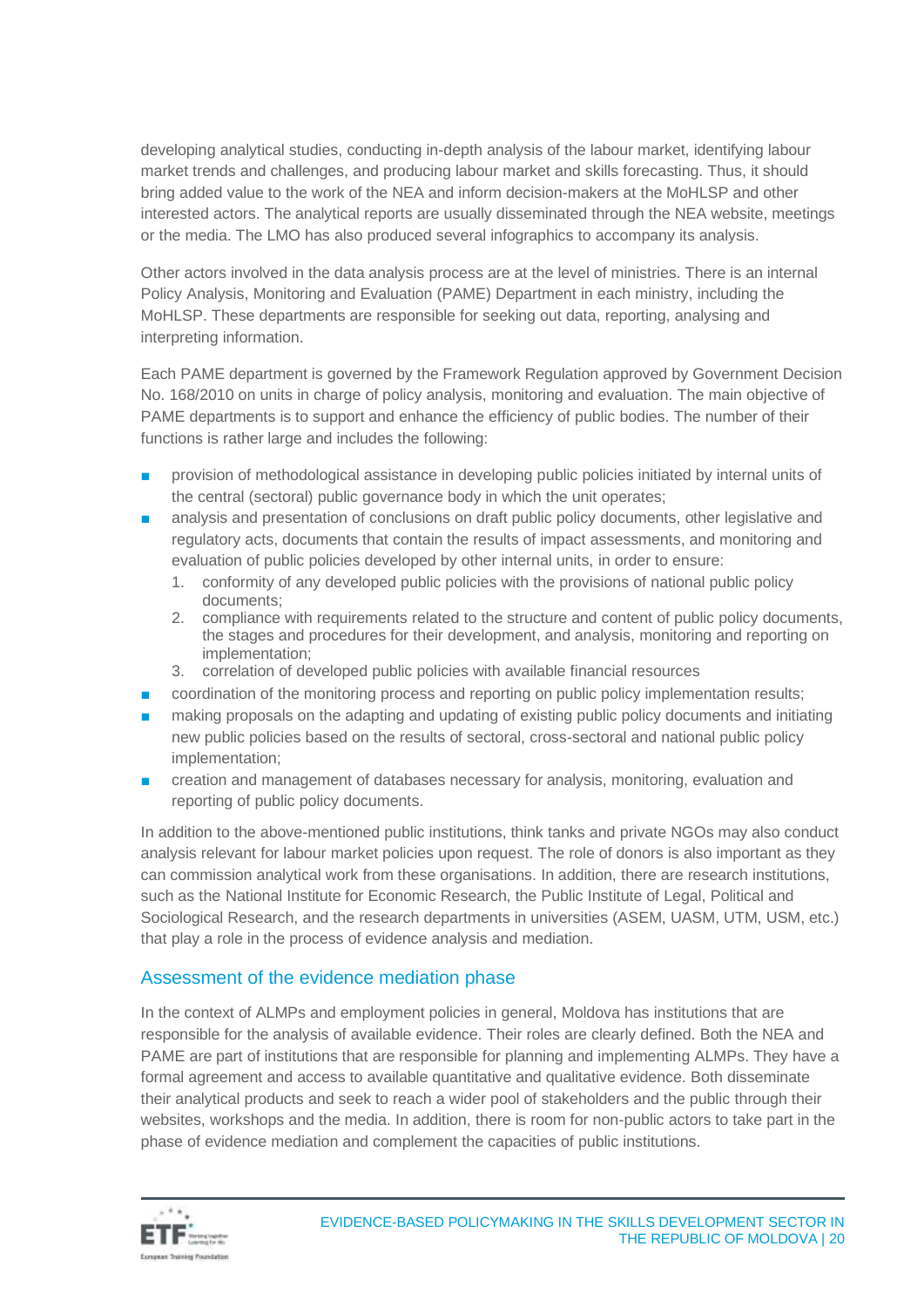However, some challenges do exist, mainly in the process of implementing and performing analyses. First of all, as in the case of evidence creation, there are limitations in terms of the quantity and quality of staff responsible for evidence analysis and communication. More specifically, there is not enough capacity to process and analyse data, including the capabilities needed to use statistical software. In addition, there is a shortage of staff vis-à-vis the amount of work required and there are no available financial resources to conduct and/or outsource research.

For example, under the new reform, the NEA has undertaken a series of new programmes. With the establishment of the LMO, the NEA is now expected to take on more complex, more comprehensive tasks related to data analysis and forecasting. Within the NEA, the LMO is intended to promote rigorous labour market analysis and provide useful inputs for policymakers, particularly the MoHLSP. However, the current set-up and staff numbers are insufficient to fully achieve this goal. The LMO has only five positions, and two of the positions have been vacant for more than a year because of a failure to attract candidates with the proper qualifications. In addition,  $NEA<sup>8</sup>$  staff at central and territorial levels need to perform a wide range of tasks, including some not envisaged in the regulations. For example, the NEA was fully involved in the development of the new Law on Employment, which required significant human resources that could not be dedicated to the NEA's regular tasks, including analytical activities. Furthermore, despite good recent performance and a stronger assertiveness in its role, the LMO would benefit from additional capacity building to strengthen its analytical and planning skills in order to fulfil its mandate and become more effective and efficient.

'Insufficient human resources are our main challenge. Thus, if you analyse the staff job descriptions both at headquarters and in the territories, a single person has to do very different tasks. If there were more specialised employees, the impact would be much better.' (public servant, NEA)

'I don't know what expectations we can have of the LMO in the NEA with only three people. While it is legally allowed to contract external research services and experts to do the analysis and research, in reality no funds are allocated for this purpose.' (public servant, MoHLSP)

'We have a lot of information, but we need help to do the analysis. I explained this to the MoHLSP and to our external development partners, the World Bank. We monitor our activity but not the situation in the whole labour market. How can we analyse the entire labour market, when there are so many issues and we have a shortage of staff, particularly qualified staff, and we also monitor the activity of private agencies, which is not our

<sup>&</sup>lt;sup>8</sup> The NEA's portfolio has increased with the reform. Since 2019, the NEA has been in charge of nine different large programmes including: vocational and on-the-job training, traineeships, employment subsidies, selfemployment grants, grants for local initiatives, mobility grants, and vocational rehabilitation and workplace adaptation for people with disabilities.

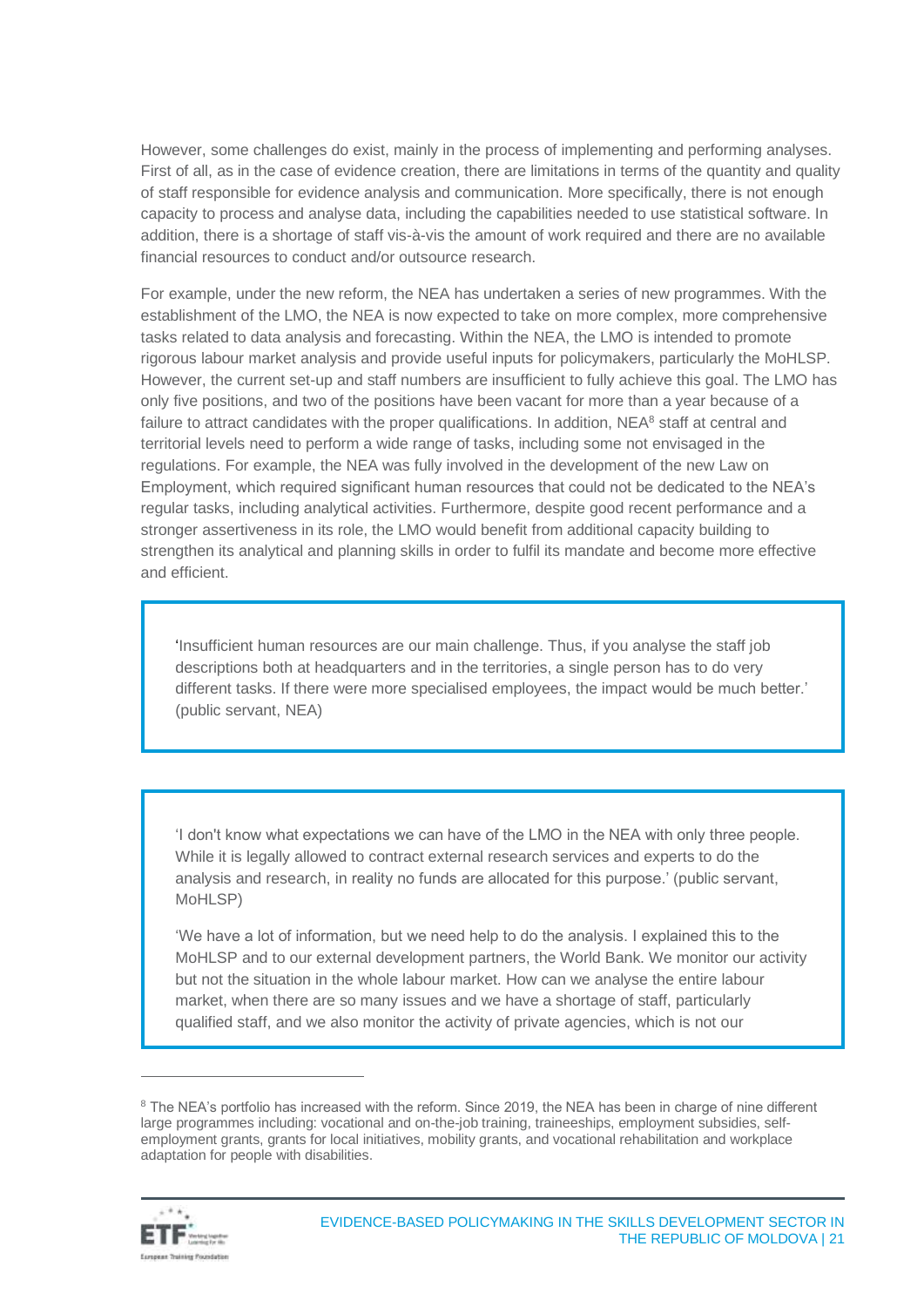function? We work in three directions: we implement services and measures, deal with migration, and register employment contracts, which require a good knowledge of the law and bilateral agreements, plus we have unemployment insurance, we pay unemployment benefits, and much more has been put on us. There is a logic to all the responsibilities that are delegated to us, but we must also be given opportunities and support to carry out the activities; or at least do not reduce our staff and we would gladly carry out all the activities. It must be understood that without the allocation of resources we will be unable to do many of our activities.' (public servant, NEA)

'At the LMO we need research on the situation of inactive people in order to identify the problems in the labour market and find solutions. We reported to the Ministry of Finance that we need a budget to commission research because the LMO has limited capacities. We and the MoHLSP requested it, but in the end, we were not allocated any funding for research, only for salaries.' (public servant, NEA)

'The LMO has done some very good analysis lately, I think there is progress in their reports compared to before. They also need more training to learn from the experience of other countries, and if they had more finances for a common database program to receive more and better information, they would do much better analysis.' (public servant, MoECR)

To manage expectations in light of staff constraints, the NEA has sought to collaborate with the INCE and research units in universities. However, these efforts have not yet translated into results. At present, the NEA collaborates with the Academy of Economic Studies to attract students from undergraduate or graduate programmes who can conduct research and analysis on active labour market policies, because no specific budget is allocated for contracting out research.

Similar challenges face PAME departments, which should be responsible for data analysis. However, the departments were reorganised in 2017. After the reform, the number of positions was reduced and more responsibilities were assigned to the departments as other units were disbanded.

Formally, the principal function of PAME departments is to monitor and evaluate policy implementation. According to its mandate, the PAME Department in the MoHLSP is responsible for the analysis of public policy documents, drafts of legislative and normative acts, documents containing the results of impact assessments, and monitoring and evaluation of public policies developed by other internal subdivisions of the ministry, such as the Employment and Migration Policy Department. The PAME Department may also facilitate communication between the State Chancellery and other subdivisions of the ministry, but it is also requested to carry out supplementary tasks that are not necessarily envisaged in the regulations. The additional burden of activities that do not pertain to the main profile of the PAME Department is regarded as a potential problem for its functioning. In addition, the PAME Department has to deal with a wide range of issues (especially after the merger of different ministries), which vary in nature and content. Owing to the limited number of staff positions (currently five), it is not possible to have specialist personnel in all policy fields who can carry out the required analysis. The analysis of information and data for policy development is in fact left to the directly involved departments (the Employment and Migration Policy Department in the case of ALMPs), but the PAME Department prepares the so-called Monitoring and Evaluation Reports on the

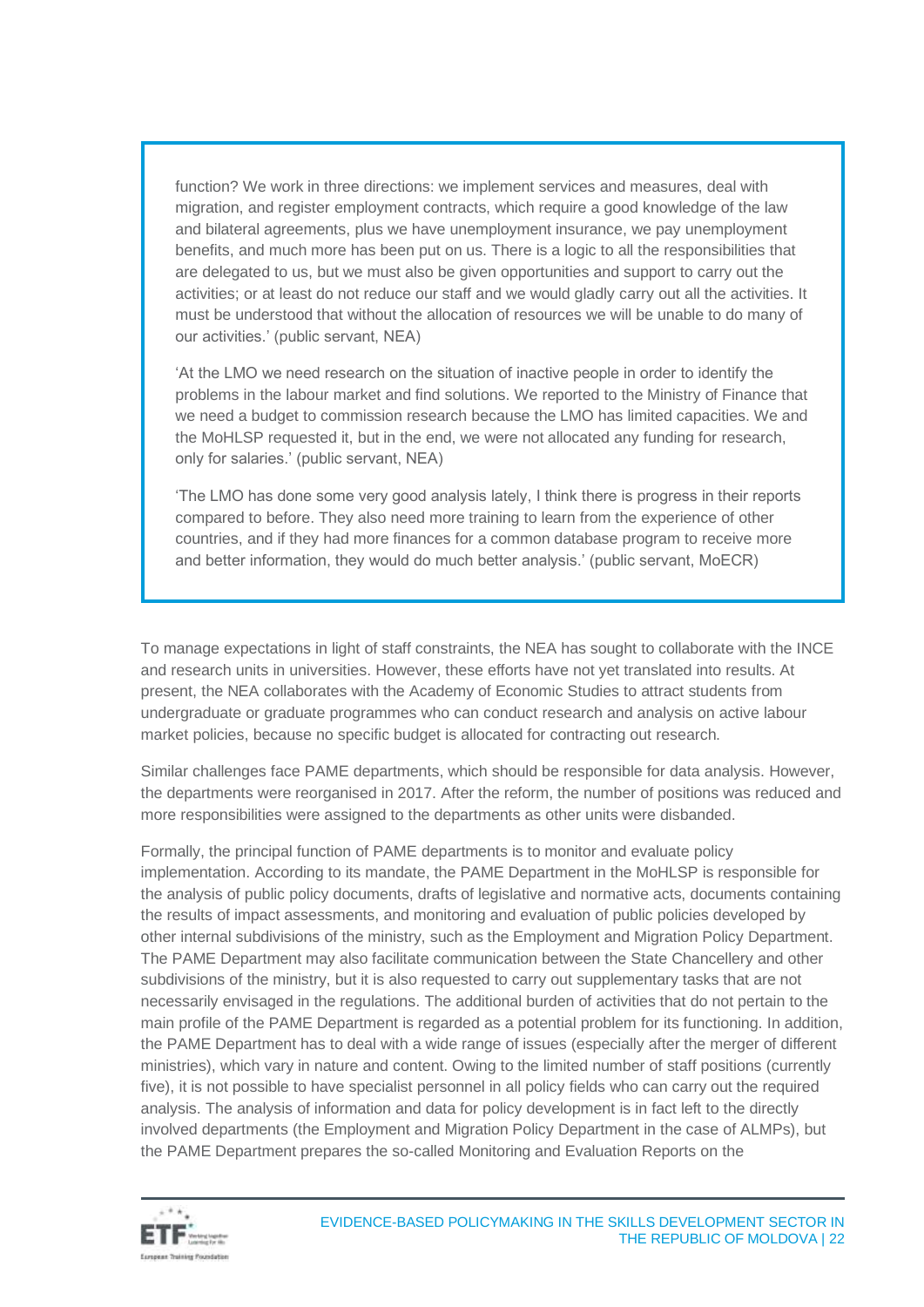implementation of national public policy documents, based on methodological instructions produced by the State Chancellery.

'Previously at the ministry there was a Forecasting and Statistics Department (with four people, including a statistician, a person responsible for forecasting). It worked closely with the Ministry of Economy, which submitted information on labour market needs. The Forecasting and Statistics Department had statistical specialists, who were good analysts, but it was disbanded in 2006 (I think) after the reorganisation of the ministry. In 2007 the PAME Department appeared. In 2017 the structure of the ministry was again reorganised, and in the PAME unit we took on responsibilities in many areas since several ministries merged together but there remained only one PAME Department. Some other tasks were also assigned to us as other units were disbanded after the reform. But now all civil servants have much greater responsibilities, they are also economists and statisticians and they need to be trained because we had a great deal of turnover and lost many qualified staff.' (public servant, MoECR)

In addition to staff constraints, communication is also identified as a challenging issue, both within institutions and between institutions. The issue is caused simply by the shortage of staff vis-à-vis the assigned responsibilities. For example, given the nature of the tasks performed by PAME departments, constant collaboration with other units is required to ensure the effective analysis of specific data. However, owing to the heavy workload in the other units of the ministry, such collaboration is not always successful. A second reason relates to the limited communication from data users on their needs. Some of the respondents perceive that there is limited clarity on what, how and why they should analyse. This, in turn, limits the potential role of these institutions as a mediating body between policymakers and evidence producers.

'We want to make relevant, quality products that will later be taken into account when developing policies so that our effort is not in vain, but in addition to capacity building and the need for funding we also need to know exactly what information is needed by decisionmakers, policymakers and data users.' (public servant, NEA)'At the moment we are really researching everything, but not exactly what we need.' (public servant, GoM)

Finally, there is also recognition of a lack of communication between decision-makers and researchers, although various research institutes like the INCE and ICJPS, as well as research units in universities (ASEM, UATM, USM, ISE, etc.), periodically contribute to the process of evidence analysis and carry out research on the labour market.

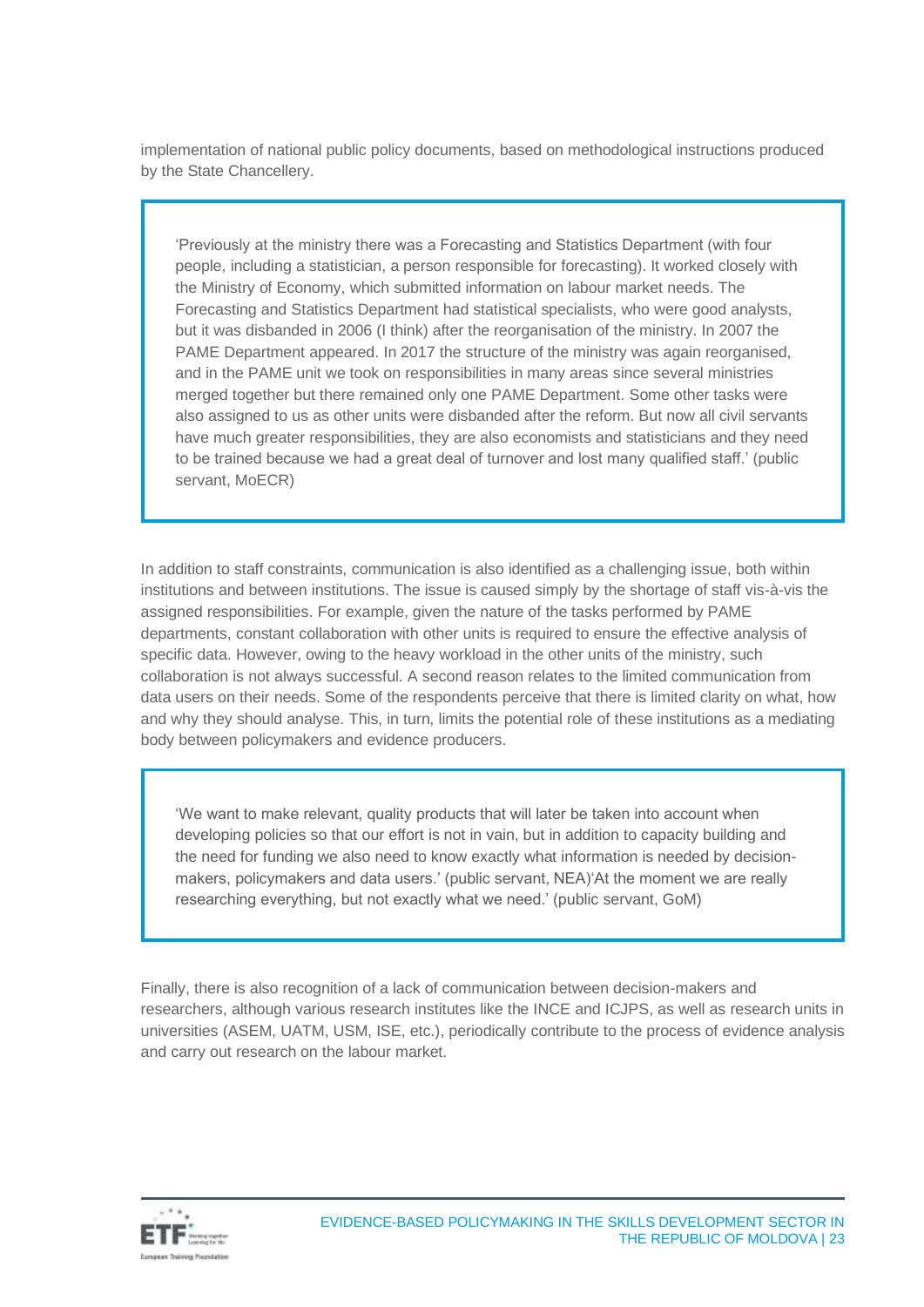'Regarding research institutes in general I don't know what they do, what their products are, apart from the INCE. We at the ministry do not know what they are doing, we are not informed, they do not come to ask us what research is needed, etc.' (public servant, MoHLSP)'Occasional research is done, but there is no continuity …' (public servant, MoECR)

The discussion with representatives of the research community showed that the decision about what research to conduct usually depends on the estimation of social priorities by directors of institutes and research teams directly involved in the preparation of project proposals. Such decisions are also based on the conditions and requirements of programme competitions organised by authorised state agencies and international projects. Government-funded research is indeed the most important source of funding. The resources are allocated on a competitive basis, which does not always favour areas specified as a priority in different strategic documents. There are also cases when specific requests for research come from the central authorities. This often stems from their need to back the promotion of a legislative act.

At the same time, research and analysis are carried out periodically by private-sector think thanks, which are funded by budgets other than the state budget. However, these activities are most often ad hoc and in line with the requests of funders and their priorities.

'In our activity in the applied economy, we offer consulting services and depend very much on funding from foreign donors; and even if we conduct sporadic research on request in the field of labour markets, for example to see what the situation has been in the past five years, in the absence of previous research and analysis in the field, it is very difficult to translate certain conclusions into the preparation of public policies.' (representative of a private research community)

To sum up, the main evidence pertinent to ALMPs and employment policies in general is analysed through specific departments in public ministries and agencies, particularly the LMO and PAME departments. These units have the right to request information from other public institutions responsible for evidence creation, such as the NBS and NEA. Their analytical outputs are disseminated through presentations and publications that are accessible on their websites. The main challenges lie in the quantity and quality of human resources, given that not all employees have the analytical skills and knowledge needed for data analysis. In addition, research institutions appear to be involved in the analytical stage to a very limited extent as a consequence of a lack of resources to outsource services, which could be used, for example, by the NEA, or a lack of communication with decision-making agents.

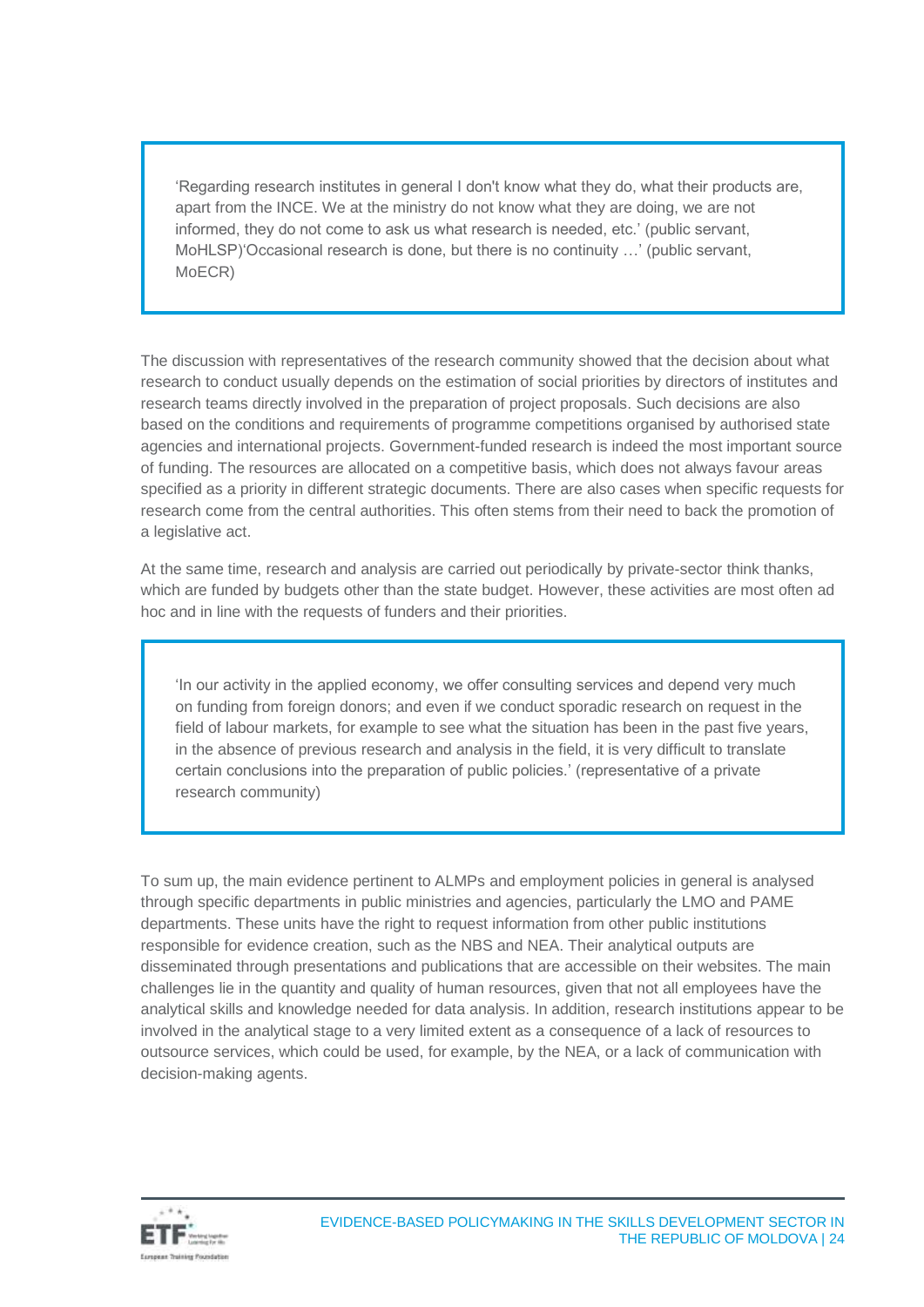### <span id="page-24-0"></span>4.3 Evidence use

Government Decision No. 386, of 17 June 2020<sup>9</sup>, on the planning, development, approval, implementation, monitoring and evaluation of public policy documents requires public policy proposals to contain the results of any ex-ante impact analyses of public policies that are developed for the identification of optimal solutions to economic, social and environmental issues. Thus, the role of evidence is formally recognised as an important element in policy decisions.

The State Chancellery of the Government of Moldova is responsible for ensuring the implementation, coordination and monitoring of policies as well as the application of established procedures by ministries and other public administration authorities.

The MoHLSP develops policies and strategies in the field of employment. It does so through its Employment and Migration Policy Department in close cooperation with other line ministries and relevant institutions. The MoHLSP coordinates the implementation of the National Employment Strategy, the development of the annual action plan, and the preparation of the annual implementation and evaluation reports, which are submitted first for validation to the National Commission for Consultation and Collective Bargaining and then to the State Chancellery.

To develop labour market policies, the MoHLSP relies on its internal units, mainly the Occupational Policies and Regulation of Migration Department and its PAME Department, but also the subordinate NEA and its regional units. The main sources used in the development of employment and social protection policies are employers' and occupational skills surveys produced by the NEA and labour market data produced by the NBS.

'We use data from the NEA. We establish models of reports on which the NEA must submit data to us, for example, on beneficiaries by employment measure, by gender, by age, by level of training, etc. Maybe the data are not the most efficient, but this depends on the information system for which most of the time there is not enough money from the state budget to make improvements or even maintain the system … [W]e also use NBS data, the labour market survey. I can rely on NBS data. They regularly come up with data that I can compare over a period of several years.' (public servant, MoHLSP)

At the level of ALMP implementation, the NEA uses data gathered on the registered unemployed, job vacancies, the occupations most in demand in the labour market, and the findings of the annual employers' survey to adjust the delivery of employment services and vocational training programmes. However, it is important to note that the training offer and the content of training courses are entirely the prerogative of the MoECR and its subordinate institutions. At the same time, the implementation of services and measures is largely influenced by the available budget that is allocated to the NEA for ALMPs. For example, following an analysis of available data, the Law on Employment was drafted and adopted together with an employment strategy. In addition, the MoHLSP approved a plan for the

<sup>&</sup>lt;sup>9</sup> The decision establishes the National Strategic Planning Framework and addresses various aspects of public policy documents. It is accessible at: [https://www.legis.md/cautare/getResults?doc\\_id=121921&lang=ro.](https://www.legis.md/cautare/getResults?doc_id=121921&lang=ro)

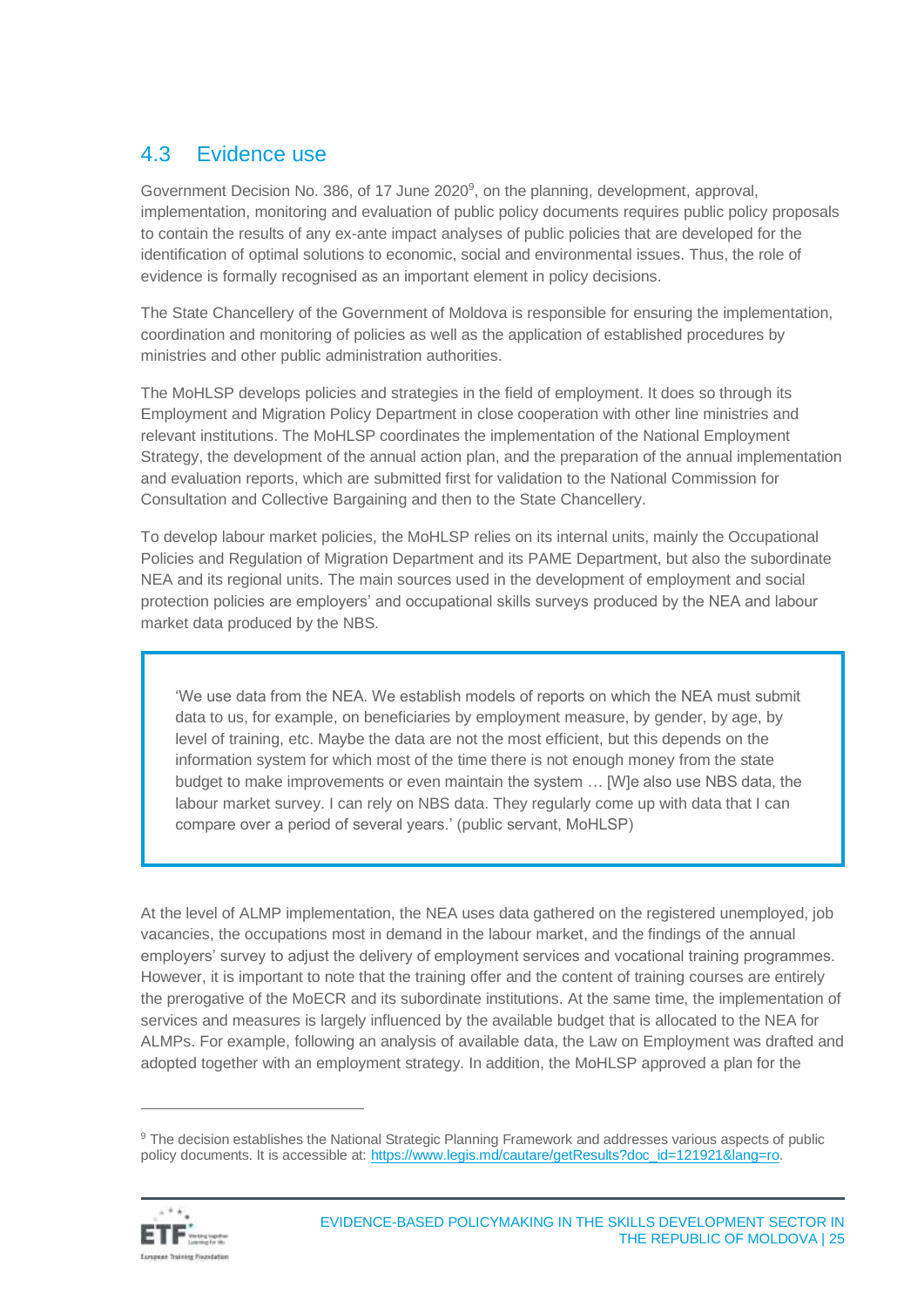implementation of ALMPs with well-estimated costs. However, the final decision of the Ministry of Finance allocated only a portion of the financial resources requested.

'We submit proposals to the ministry regarding the budget for each activity, which is usually established at the level of the previous year. But in the end, the Ministry of Finance is the one who decides: "Don't tell me where to cut, you will cut from your budget, because there is no money". Each time, some measures are not financed and remain unrealised. But if no resources are allocated, then we should not be asked to carry out the activities.' (public servant, NEA)

#### Assessment of the evidence use phase

The usage of evidence is a formal requirement for the development of public policies. Key data users, such as the MoHLSP and NEA (with the State Chancellery), actively consider available evidence when planning their activities.

However, the extent to which data are used depends on institutional and professional capacities as well as cultural factors and political will. All these factors point to a limitation of evidence-based policymaking at the governmental level that is rooted in a shortage of staff and a lack of analytical capabilities at the ministerial level. The latter issue is confirmed not only by civil servants themselves but also by other participants in the interviews and focus group. A lack of understanding on how to interpret data leads to a situation where evidence is taken into account only as a formality.

'When we work with ministries, we feel the lack of capacities especially at the evaluation reporting stage. If I am being very honest, evaluation capacities practically do not exist in the ministries. Maybe it's our fault that when reforms were enacted, we weren't very consistent. The functions of some departments were changed, while others disappeared or were merged. When departments were merged, they lost their duties and responsibilities along the way. In addition, there is a capacity issue. The newly appointed people who have responsibilities in the evaluation process are not always prepared well enough in this respect.' (public servant, GoM)'The analysis process needs to be improved, as do the analytical capabilities – which we lack – and the understanding and interpretation of data.' (public servant, MoHLSP)

Evidence users also identify a lack of available information needed for their decisions or a lack of evidence that they would 'trust'. Under such conditions, they search for alternative ways to take decisions (e.g. based on their personal beliefs). Finally, the decision-making process is also affected by external factors, such as the overall political situation or budget possibilities that are not necessarily in line with the priorities of different ministries.

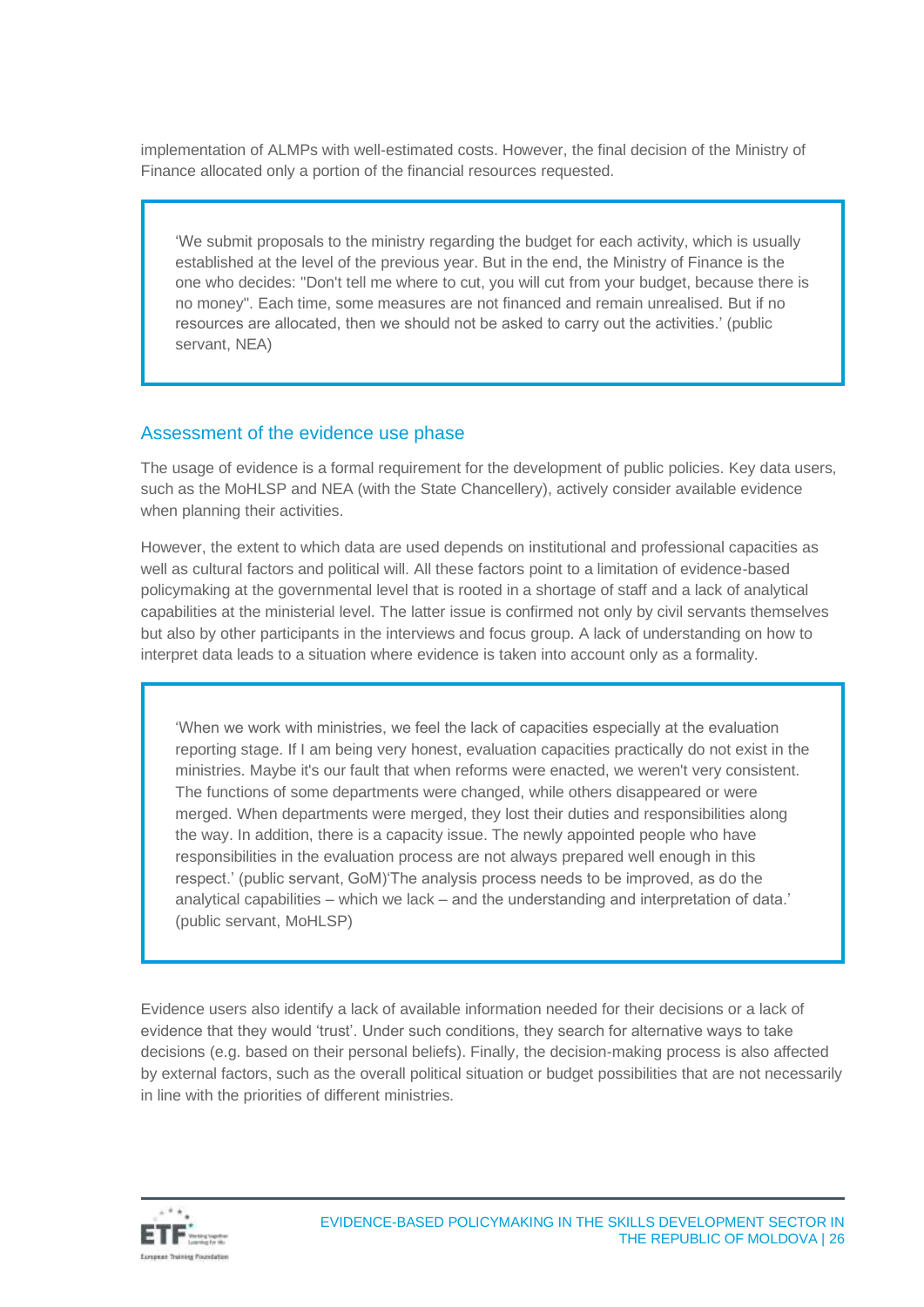'We definitely do not use the data produced by the NEA and LMO, because they are created primarily on the basis of interviews or questionnaires. We cannot make a public policy based on questionnaires; we must have concrete information.' (public servant, MoECR)

'In the period of over six months since I have been here, I have seen only one or two impact analyses done well and argued with figures, with data, whereas most analyses are done only for the sake of doing them, just to complete the list for a draft normative act because it is necessary for a normative act submitted to the government for approval.' (public servant, GoM)

'In addition to the insufficient quality of existing human resources to do the data analysis, I think that a rather important factor should be objectivity in the use of data. To put it more delicately, … I am talking about the fact that as a result of data analysis, the identification of political solutions should be supported by decision-makers without being distorted, because initiatives are often distorted in the end, modified or rejected. And I think this is a factor that influences the process quite a bit.' (public servant, GoM)

Another issue identified during the fieldwork is a limited consideration of evidence and analytical work produced by (private) research institutes or NGOs. According to the feedback obtained from the representatives of ministries, there are several reasons. First, they feel that a strong research base with rigorous, systematic research findings is not available in the case of key labour market issues. Research conducted by non-public actors is often ad hoc and/or in line with the requirements of funding institutions that do not necessarily reflect what ministries need. In addition, there are concerns about the methodologies and their robustness. Second, there is a general lack of awareness of what relevant research institutions are doing. On the other hand, the MoHLSP does periodically use the analyses and results of research commissioned by development partners, who manage to communicate their activities more effectively.

'About research institutes in general, I don't know what they do, what their products are, apart from the INCE. We do not know what they are doing, we are not informed, they do not come to ask us what research is needed, etc. The MoECR, which the research institutes fall under, and the State Chancellery should better coordinate and plan the activities of institutes. I believe that the research policy needs to be revised, asking why and for whom so much research is done, because we still do not have evidence-based policymaking, no ministry does in principle.' (public servant, MoHLSP)

'We also look at the studies that are done by other actors (NGOs), but with great caution, especially when the data are based on questionnaires, as their quality and credibility depend a lot on the person who prepares them. I do not have enough confidence in these data. Research is not done according to a single methodology … So decisions are taken individually on the methodology, tools, sample and so on … Studies are done only

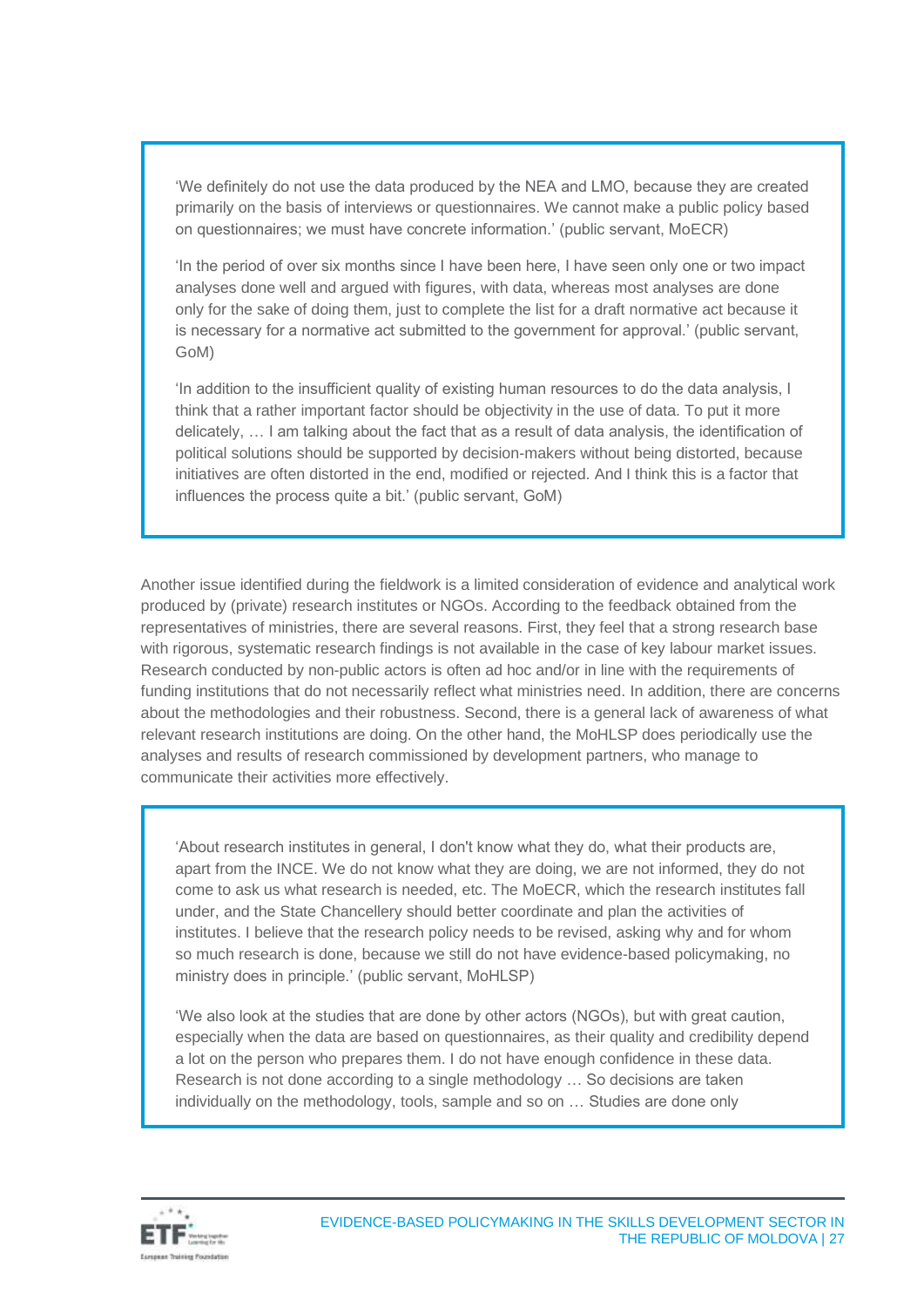occasionally, there is no continuity, and we cannot consider them.' (public servant, MoHLSP)

In general, evidence should be used formally in the decision-making process. In the case of ALMPs and employment policies, evidence is considered when planning employment-related actions. However, the usage of evidence is dependent on several factors, such as external pressure (e.g. the available budget), the evidence culture (i.e. the trust and belief of decision-makers in the importance and/or quality of evidence) and the internal capacities of managers and decision-makers to understand the presented evidence.

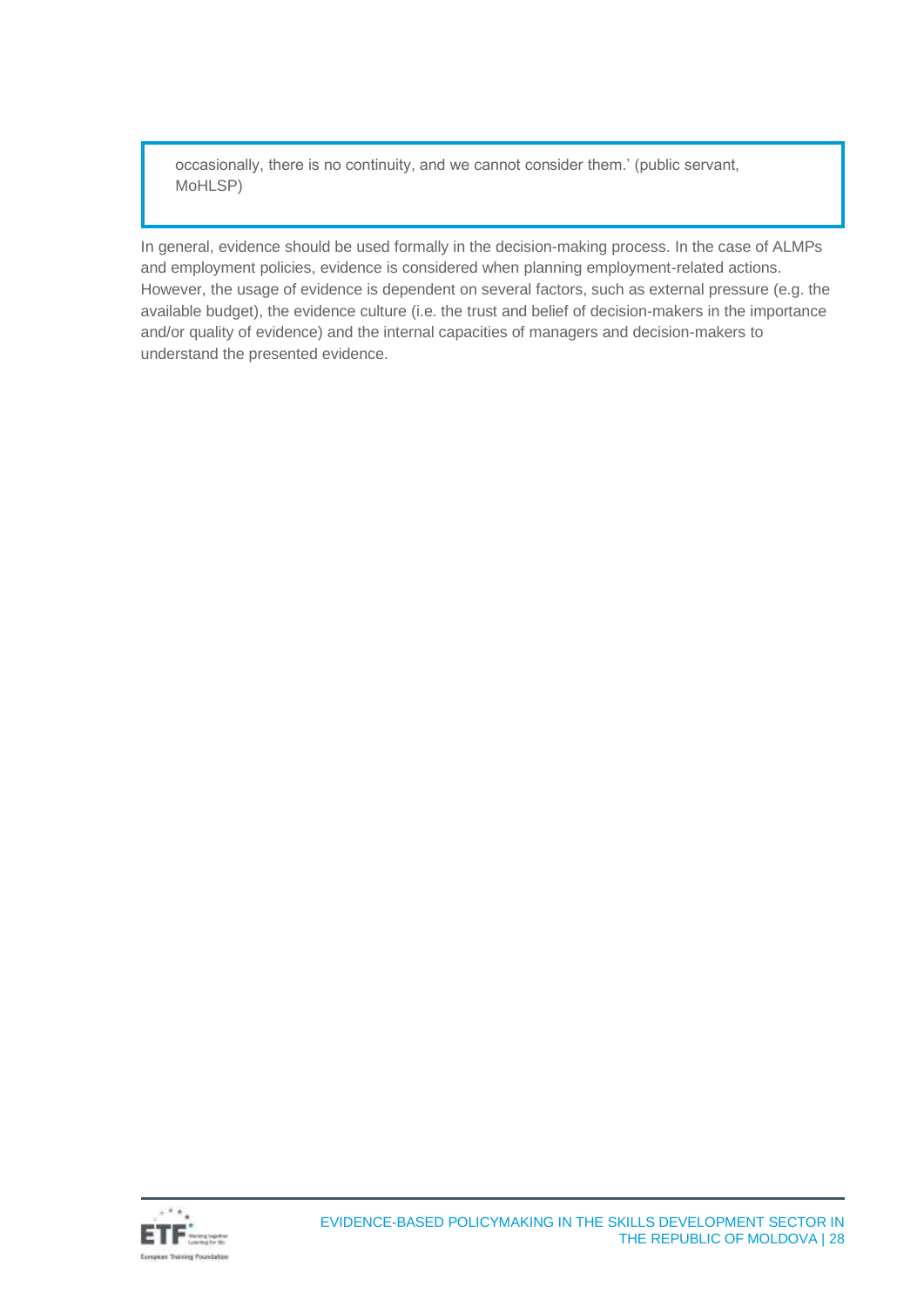# <span id="page-28-0"></span>**5. LESSONS LEARNT (AND THE WAY FORWARD)**

The planning and implementation of active labour market policies should be based on evidence so that the effects of any adopted measures can be assessed. This study has looked at the evidence cycle in the field of ALMPs to understand the relationships between evidence creation, mediation and usage in the policy cycle. Despite the focus on a particular policy area, the collected evidence and conclusions are likely to be applicable to other policy areas and the general evidence culture in Moldova.

ALMPs aim to support and (re-)integrate people into the labour market. The use of evidence is thus crucial to making judgements about the effects of different measures and the way to spend and distribute the existing budget. To make such judgements, however, relevant evidence needs to be collected, processed and communicated to the actors responsible for both the planning and the implementation of policies. In addition, the process assumes the capacities and understanding needed to interpret and use evidence as well as a strong belief in the importance of evidence-based policymaking.

The integration of evidence into the policy cycle is not always straightforward. Several barriers may exist, including low quality and limited data collection, inefficient ways of presenting data to decisionmakers, and the poor ability of people to understand the presented data on which they should be making decisions.

The study has identified several strengths and opportunities for improvement. First of all, there is an established administrative and survey data collection process. The list of indicators and the process for gathering and compiling data are defined. In addition, there is formal inter-institutional cooperation, which provides opportunities for feedback and consultation.

On the other hand, the analysis has also pointed to limited capacity in terms of the number of staff and the skills of staff needed to conduct data analysis. Thus, despite a large amount of produced data, the usage of data is conditioned by the capacity and ability of the relevant institutions to process them. Moreover, even the data that are produced by public bodies are not always trusted. The lack of trust relates to a (perceived) lack of transparency or a limited understanding of the methodologies used. But it may also reflect a limited perception of the importance of using evidence for policy decisions.

Finally, despite the formally established cooperation among institutions, both mutual communication and coordination are lacking. This means that, on the one hand, those who are responsible for data collection and analysis are not always clear about the real purpose and usage of their analytical input. On the other hand, those responsible for decision-making often feel that they cannot take decisions based on what they receive. There is limited shared ownership of the evidence cycle, that is, of the process that clarifies what, how, by whom and for what purpose any evidence should be produced, and this in turn leads to a situation of general frustration and false expectations among different actors. At the same time, it may also lead to a situation where evidence is treated only as a formality and serves no real purpose.

Based on key conclusions, we draw the following recommendations, which pertain not only to the field of active labour market policies, but also more broadly to the skills development area.

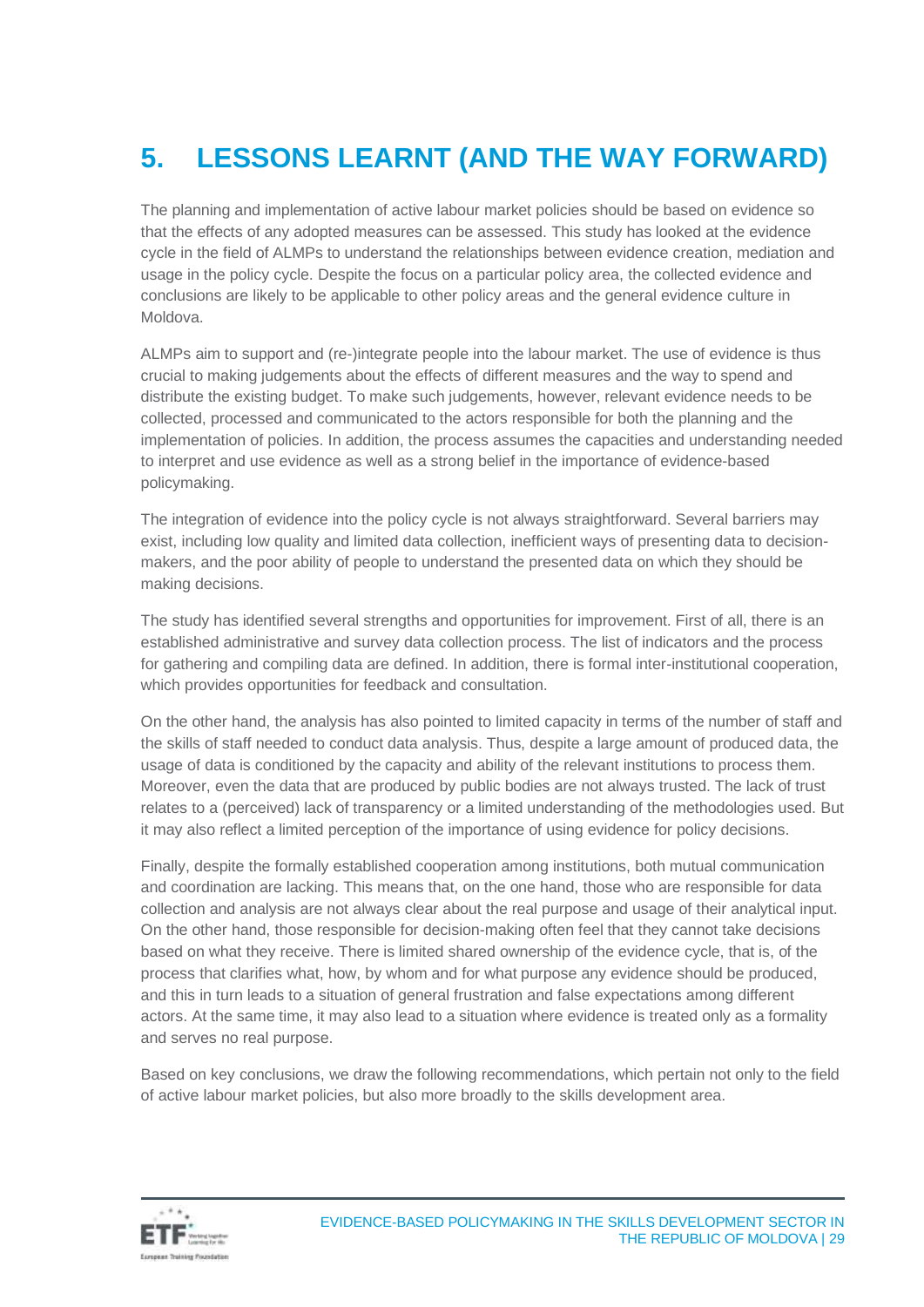#### Do less but with a clear vision (for change)

Having a purpose and clear understanding of how collected data will be used helps in specifying what needs to be collected and analysed. This, in turn, narrows the expectations between evidence users and producers. In the case of ALMPs, a range of data is collected on beneficiaries, types of intervention, and expenditure. However, information on, for example, the effects of such measures is missing. Consequently, making decisions on the content of ALMPs and corresponding budget allocations is a rather administrative exercise that relies on information related to the budget allocations in past years, which do not necessarily prioritise either the measures that have the greatest effects or the current overall situation in the labour market.

If evidence is to be used for policy decisions, setting priorities and clear objectives on what evidence is to be collected and for what purposes may improve the communication between evidence users and evidence producers and help to rationalise the use of available human and financial resources. In addition, the approach should take into account the full policy cycle, i.e. the phases of policy formulation, implementation and evaluation, the latter of which is often absent.

This approach calls for a better use of the existing formal inter-institutional cooperation. The MoHLSP should take the lead in specifying future plans and needs for analytical input, providing clear guidelines on the purpose and use of data. In the case of ALMPs, a formal evaluation programme should be defined. Such a programme could also help to specify the type of evidence to be produced as well as identify the institutions which should be responsible for data collection and analysis.

#### **Approach to evidence for employment policies in Sweden**

Swedish government offices take facts and research as a basis for decisions. In the case of any major change in legislation, the Ministry of Employment often appoints an inquiry to collect existing evidence and conduct impact assessments. A government office can request the generation of new statistics or evaluations if needed. Funds are also allocated for research every four years through the Research Bill. In the preparation of the Research Bill, policymakers, universities and other research institutions, as well as other relevant actors (e.g. research funders), are invited to identify where more research is needed and make suggestions for new research.

The analytical department of the Ministry of Employment is located in the Operational Support Secretariat. The ministry also cooperates with other bodies that are responsible for the generation of data and analysis relevant to ALMPs. For example, the Swedish Public Employment Service is responsible for analysing, following up and evaluating the implemented measures. Moreover, the Institute for Evaluation of Labour Market and Education Policy is responsible for scientific evaluations of the effects of labour market policies, studies on the functioning of the labour market, etc. The institute prepares studies and participates in workshops and debates to share the knowledge resulting from its work. In addition, official labour market data are collected by Statistics Sweden.

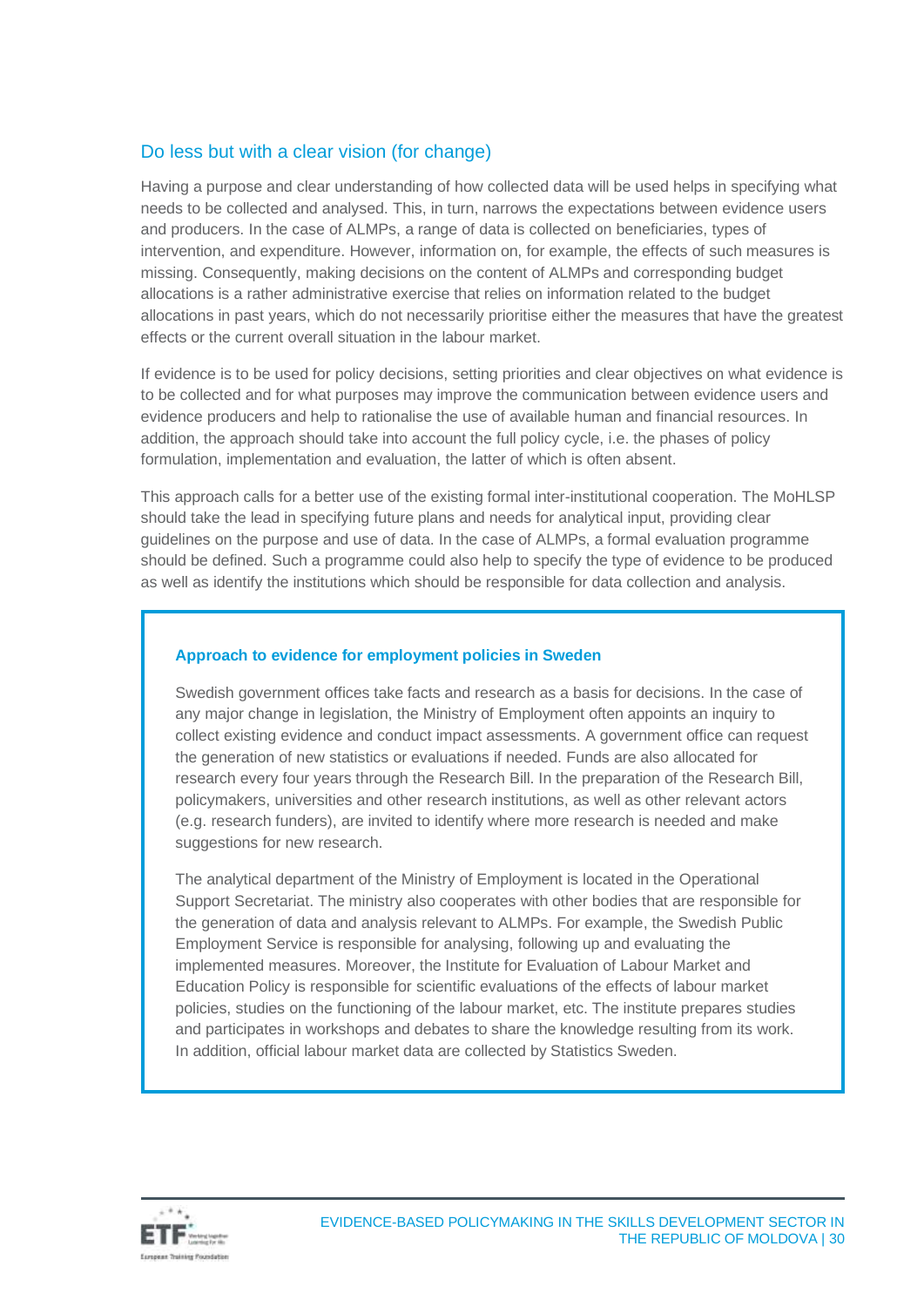The ministry gives research assignments based on specific needs and policy priorities. This task is done in cooperation with the relevant (research) institutions and stakeholders. The ministry is then required to consider the provided evidence in its decisions.

- Use existing inter-institutional consultations to regularly review needs for the generation of new evidence and analysis in line with policy priorities under the leadership of the MoHLSP.
- Strengthen the involvement of the research community and employers in the inter-institutional consultations carried out in the area of employment policies, relevant data collection and usage.
- Shift from a focus on monitoring to (impact) evaluation in order to shape existing policies under the leadership of the NEA.

#### Use your human resources wisely and have realistic expectations

The role of the public administration is to develop, implement and monitor public policies and budgets. Roles and responsibilities are defined and so are relationships and duties towards one another. In the case of ALMPs, the decision-making body is the MoHLSP, while the NEA is the implementing institution, which also collects data to monitor the usage of ALMPs. In addition, any data that are relevant to the labour market and can have an influence in shaping employment policies in general come from the NBS and the Ministry of Education, Culture and Research. Beyond the public administration, research institutes have the capacity to develop and implement robust methodologies for policy-oriented research. Thus, they are equipped to assess existing policies and feed into the policy cycle.

Decisions on the role of different institutions in the evidence cycle must take into account the key responsibilities and capacities of the institutions involved. While the NEA focuses on the delivery and monitoring of active labour market measures, it is the involvement of the research community, universities and private consultants that can provide methodologically robust feedback on activities and help to shape employment policies. Involving external bodies should also lend greater credibility to the results, especially from any evaluation of active labour market programmes.

The MoHLSP should systematically involve the research community in the evidence cycle, particularly the assessment of policies. This can lead to the generation of evidence that is useful for the planning and implementation of policy measures and, at the same time, free public-sector administrators from tasks that they are not necessarily equipped to do.

#### Research Institute for Labour and Social Affairs (RILSA) in the Czech Republic

In the Czech Republic, applied research on labour and social affairs at the regional, national and international levels is performed by RILSA, a grant-aided institute under the Ministry of Labour and Social Affairs. The institute's research plan is formulated in line with needs and in cooperation with government institutions. In some cases, work commissioned by the nonprofit sector, international organisations or social partners is implemented. This means that

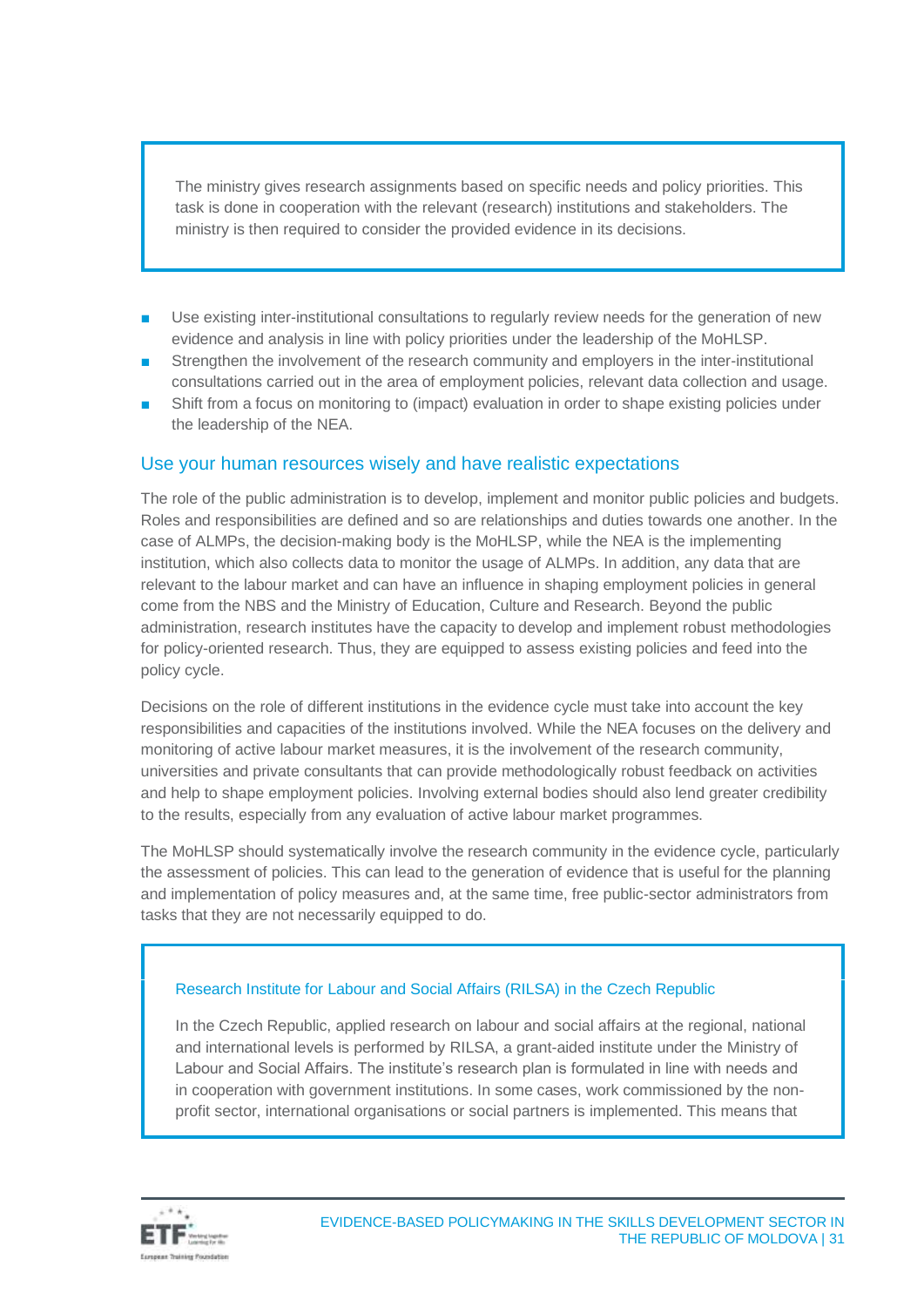the institute's funding is provided partially by the state, but also by local and international bodies.

The institute employs researchers, managers and staff in its documentation department. The work is organised around research teams, which are responsible for individual research projects. The management consists of an institute manager, a deputy manager and a scientific secretary. Also, an RILSA research centre has been established in close cooperation with the Faculty of Social Studies at Masaryk University in Brno, which is home to one of the institute's two seats.

- Establish formal cooperation between the NEA/MoHLSP and universities or (public) research institutions.
- The MoHLSP should provide a (limited) budget to outsource research activities in line with policy priorities. In this regard, explore how donors' funds can be integrated into the effort.

#### Be transparent and communicate your data

Trust in evidence generally increases with clear guidelines on the methodologies used and their limitations. This is valid for any subject area, including ALMPs. Mutual agreement on the quality criteria for any implemented study and for any evidence to be used by policymakers can help to clarify what evidence is trustworthy. At the same time, any communication of data and analysis must be understandable to the target audience. Making evidence accessible and easy to read may increase the chances that is considered by policymakers.

Moreover, trust can be also strengthened by increasing the capacities of public-sector staff to understand how to collect and analyse data. Consequently, they will be better equipped to assess the quality of any collected data and formulate their own needs in terms of data generation.

#### Evidence strategy of the Ministry of Employment in Denmark

Denmark has integrated an evidence strategy into the activities of the Ministry of Employment in order to strengthen the knowledge base for employment policy at all levels. The strategy has three main steps: the collection of existing evidence about what works, innovation in the production of new evidence, and the communication of results. The strategy also highlights the importance of evidence in different phases of the policy cycle, including the planning phase, where the potential effects of different policy proposals should be assessed, and the implementation and evaluation phases.

The Danish Agency for Labour Market and Recruitment, which is responsible for the implementation of employment policies, puts effort into systematic research and evidence collection. A dedicated budget for research studies is used mainly to assess the effects of labour market measures.

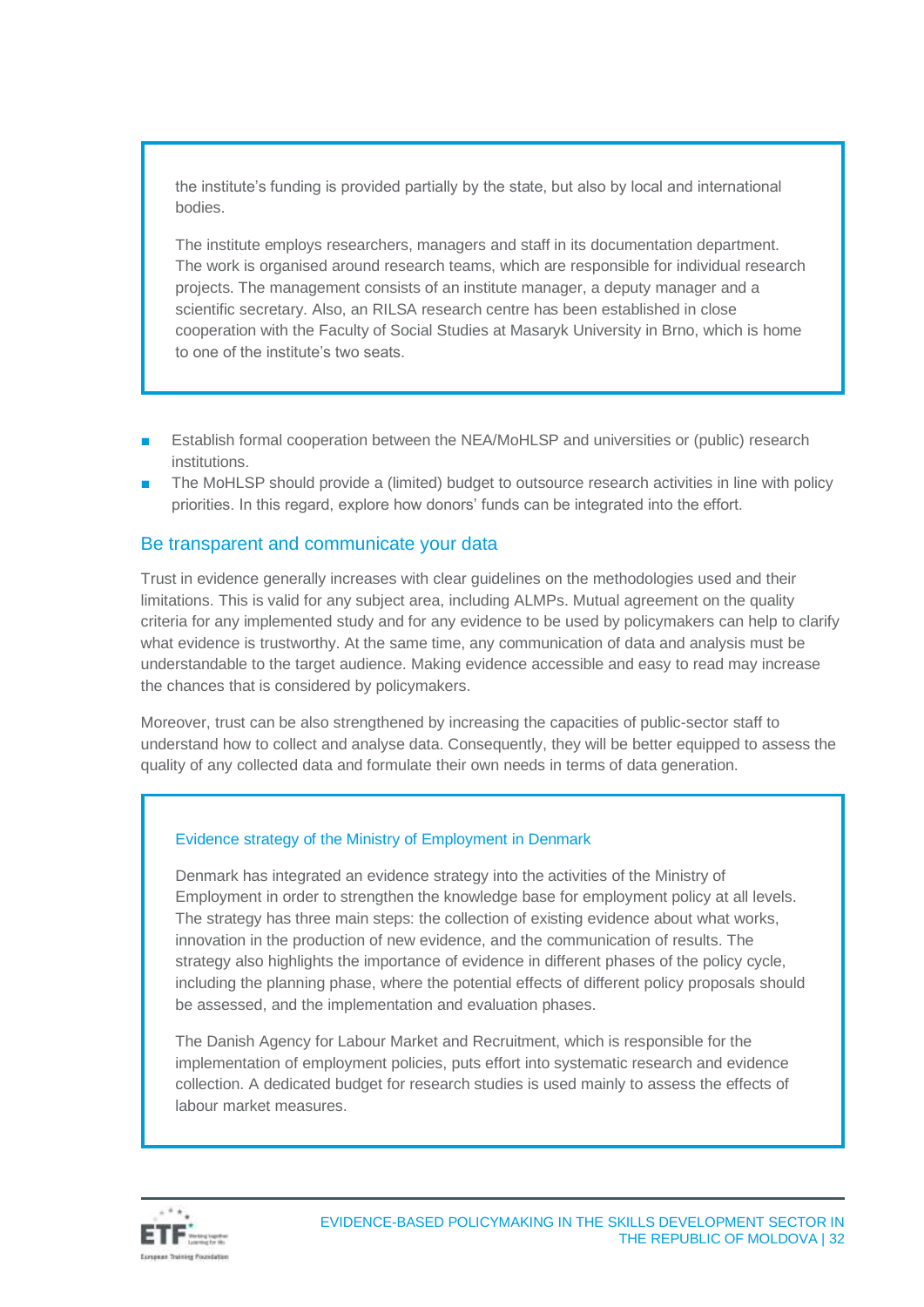Research results are disseminated through a number of channels, such as the agency website, conferences and various other networks. Finally, all studies are stored in a webbased knowledge bank that is accessible to the general public. The knowledge bank (Jobeffekter.dk) houses a variety of studies, whose quality is assessed by independent researchers that decide which research papers to add to the database. Each study is awarded a stamp of quality, based on the quality of the data used, the robustness of the methodology, etc., and it receives a star rating, which indicates its aggregate effect.

- Create an open online repository of existing research into ALMPs and employment policies in line with agreed quality criteria.
- Support staff in ministries with basic training on research design, data collection methods and data interpretation, involving data producers, such as the NEA, NBS and research institutes or universities.

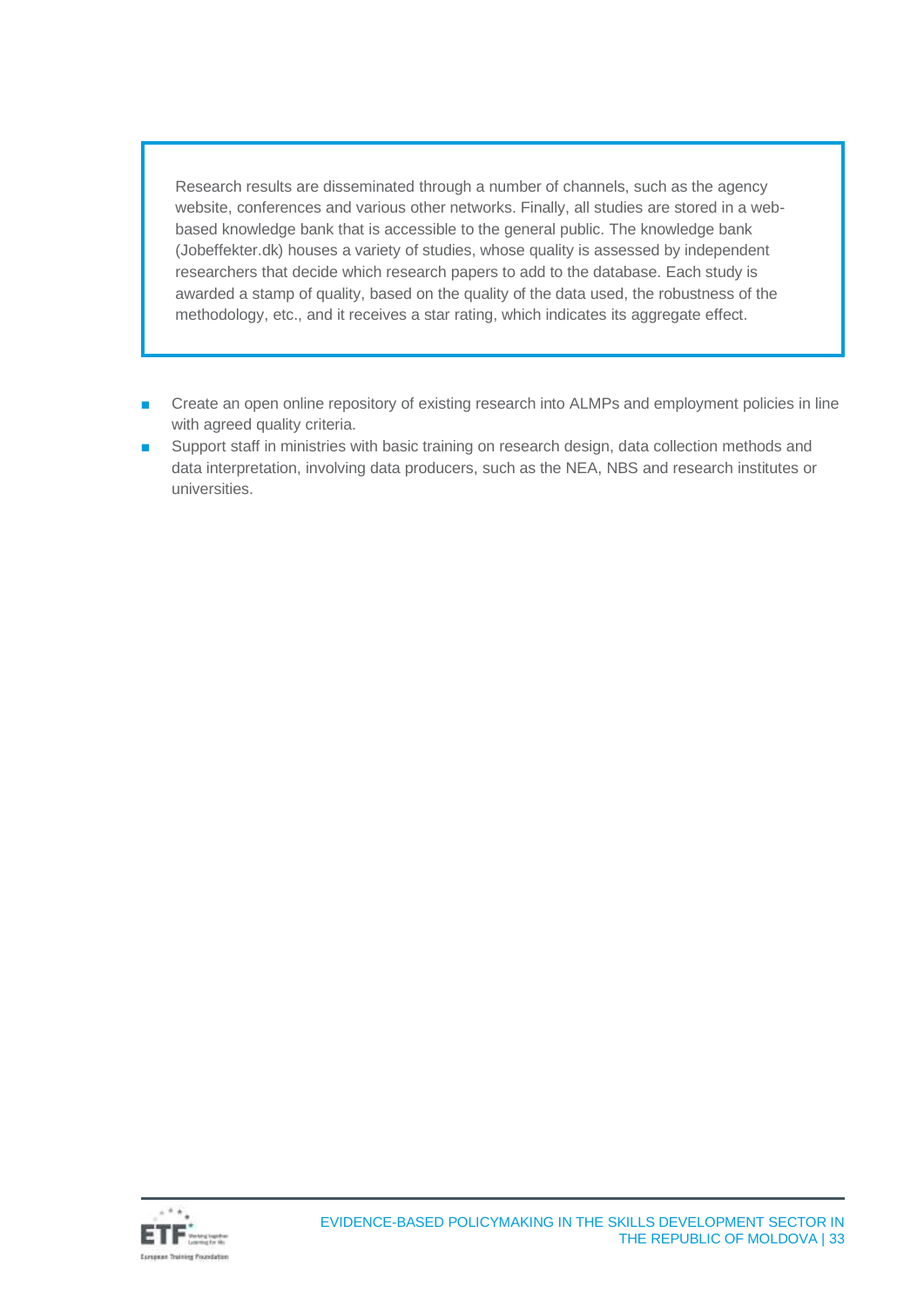## **ANNEXES**

### A.1 Diagram of the National Employment Agency

<span id="page-33-0"></span>

<span id="page-33-1"></span>

EVIDENCE-BASED POLICYMAKING IN THE SKILLS DEVELOPMENT SECTOR IN THE REPUBLIC OF MOLDOVA | 34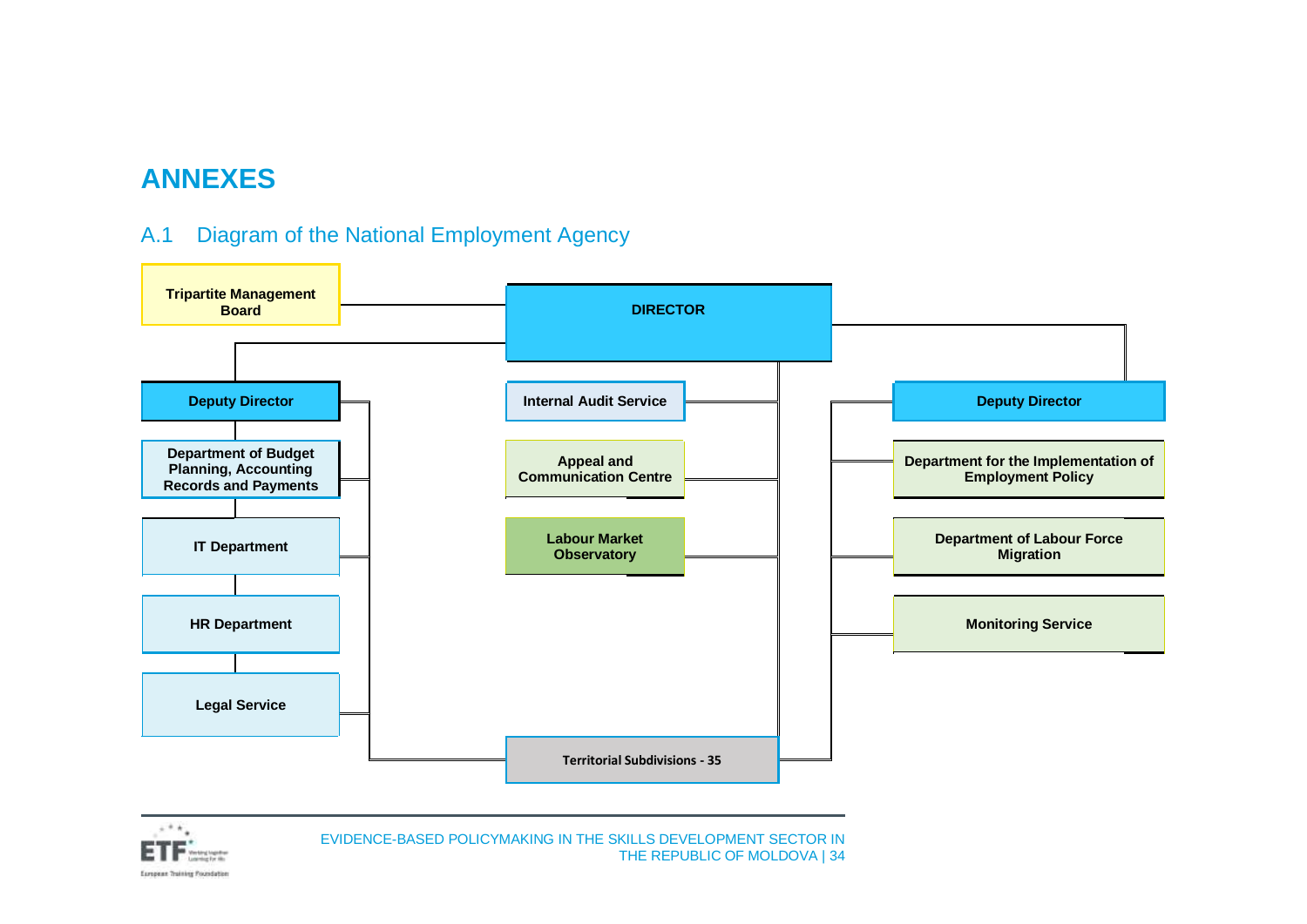### <span id="page-34-0"></span>A.2 List of interviews

| No.            | <b>Institution</b>                                                                                      |
|----------------|---------------------------------------------------------------------------------------------------------|
| $\overline{1}$ | Centre of Excellence for Light Industry, Chisinău                                                       |
| $\overline{2}$ | VET Private School 'Insula Sperantelor', Chisinău                                                       |
| 3              | Labour Market Observatory Department, NEA                                                               |
| $\overline{4}$ | <b>MoHLSP</b>                                                                                           |
| 5              | ILO Moldova                                                                                             |
| 6              | ADA, Prodidactica, Project DevRAM                                                                       |
| 7              | MoECR: Policy Analysis, Monitoring and Evaluation<br>Department                                         |
| 8              | State Chancellery of the Government of Moldova, Policy<br><b>Coordination and Priorities Department</b> |
| 9              | <b>NBS</b>                                                                                              |
| 10             | National Employment Agency                                                                              |
| 11             | VET Department at the MoECR                                                                             |

### <span id="page-34-1"></span>A.3 Interview guide

The goal of this interview is to gather your reflections on evidence-based policymaking in the field of planning and evaluating active labour market policies (ALMPs)<sup>10</sup>. In other words, we would like to ask you questions related to evidence collection, communication and usage in the process of planning and evaluating different types of (active labour market) support/training<sup>11</sup>.

#### **a) Presentation of the institution and its responsibilities<sup>12</sup>**

(This section aims to collect basic information about the institution in terms of its key responsibilities, its status and its role in the policy cycle – planning, implementation, review.)

Key information about the organisation:

- name of organisation, location and date of establishment
- status and role of the institution in the policy cycle (planning, implementation, review)
- number of employees (members)
- subordination (if any)
- name and position of the interviewee

Information about the activities of the organisation:

- the main goal/mission of the organisation
- the target groups/beneficiaries of the organisation
- the main tasks/functions of the organisation

<sup>&</sup>lt;sup>12</sup> This section can be (partly) 'pre-filled' by the local expert prior to the interview.



<sup>&</sup>lt;sup>10</sup> Refer to the definition of ALMPs, if necessary.

<sup>&</sup>lt;sup>11</sup> To be adapted according to the type of interviewed institution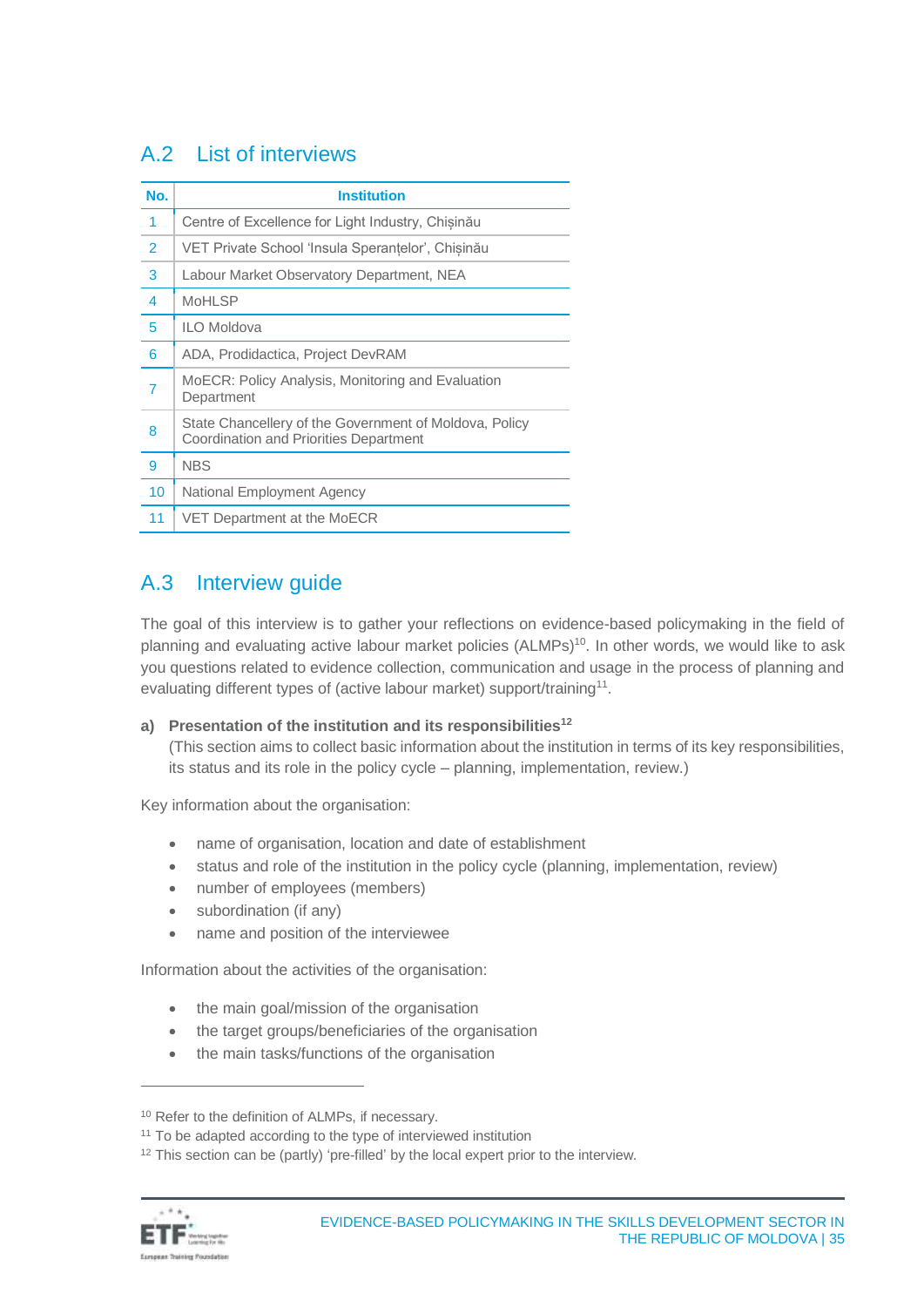• the body and/or document which defines the role, tasks or functions of the organisation (the corresponding document should be provided)

#### **b) Role and responsibilities in the evidence cycle**

(This section aims to understand the role of the institution in the evidence cycle – evidence identification, creation, communication or usage – and the usual practices related to evidence identification, creation, communication or usage. Evidence can be also understood as data/statistics, analytical reports, research, etc.)

• What are the main responsibilities of your institution with respect to evidence? Do you mainly produce, communicate or use evidence for decision-making?

#### *(Applicable to evidence producers)*

- Please describe the broad categories of evidence that your institution has produced in the past six months. (Please provide a few examples.)
- How does your institution usually decide what evidence to produce? Why? (Please provide a few examples.)
- How do you usually collect evidence? Why? (Please provide a few examples.)
- How do you usually disseminate the evidence produced? Why? Do you use intermediate bodies (e.g. scientific committees, think tanks)?

#### *(Applicable to evidence users)*

- Please provide a typical example of a decision-making process in your institution and describe what steps are usually taken to arrive at a decision.
- How does your institution usually decide what evidence to use? Why?
- Does your institution influence what evidence is collected? How?
- How do you usually use existing evidence, i.e. at what stages, for what purposes? Why?
- How is your institution usually informed about existing evidence? Why? Do you use intermediate bodies (e.g. scientific committees, think tanks)?

#### **c) Evidence cycle strengths and weaknesses**

(This section aims to assess the overall evidence cycle with a focus on the main strengths and challenges.)

- Which phases in the evidence cycle are performed best? Why?
- Which phases in the evidence cycle are performed worst? Why?
- Which phases in the evidence cycle are missing? Why?
- What are the key strengths/good practices related to the current ways that evidence is produced/communicated/used? Why?
- What are the key challenges related to the current ways that evidence is produced/communicated/used? Why? What are the consequences?

#### d) **Way forward**

(This section aims to gather some suggestions on how to strengthen the evidence cycle for ALMPs, with a focus on elements such as mechanisms, actors and their responsibilities.)

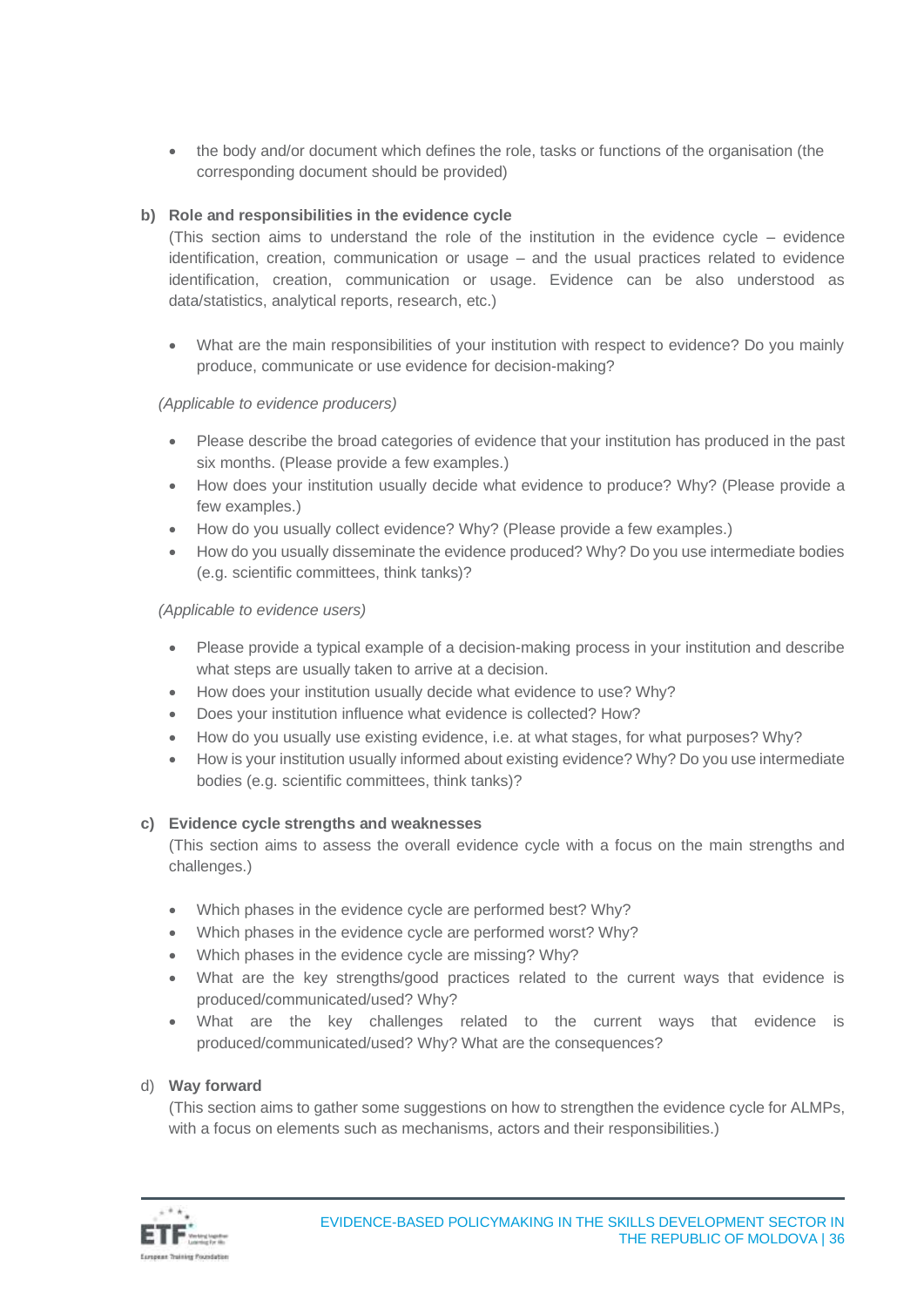- Building on the specified strengths and challenges, what kind of improvements in the evidence cycle are crucial to strengthen the link between evidence creation and evidence usage for policy decisions in the field of ALMPs?
	- What (new) mechanisms should be introduced/changed?
	- What (new) processes should be introduced/changed?
	- What (new) actors should be involved?
	- What (new) tasks and responsibilities of (which) actors should be introduced/changed?
- **e) Any other issues and/or recommendations**

### <span id="page-36-0"></span>A.4 Focus group interview

The focus group aimed at understanding how research produced by the scientific community is used in policymaking in the country. The target population was made up of representatives of the research community in the field of education and labour market policies. The following institutions were represented: the Expert Grup, the State Agricultural University of Moldova, Moldova State University, the Institute for Development and Social Initiatives 'Viitorul', the Institute of Legal, Political and Sociological Research, and the Institute of Economic Research and European Studies in the Academy of Economic Studies of Moldova.

The key questions addressed in the focus group were:

#### 1. **What are the perceptions of the research community with regards to the impact of its research?**

- a) How does your institution usually decide what evidence/research to produce in the field of labour market/education? Why?
- b) How do you usually disseminate the evidence that is produced? Why? Do you use intermediate bodies (e.g. scientific committees, think tanks)?
- c) What is your view on the usage of the evidence produced in the field of labour market/education for policymaking? What are your reasons?
- 1. **What are the perceptions of the research community about the areas in which recently performed research was most widely used?**
- a) Can you think of an example of ALMP/labour market/education research where the evidence produced by you was used by policymakers?
- b) Explain how and by whom the results of your research were used, at what stages, for what purposes?
- c) Why do you think that this happened?
- 2. **What are the opinions of the research community regarding factors that favour or inhibit the use of research in decision-making?**
- a) What are the key strengths/good practices related to the current ways that evidence in the field of labour market and education is produced/communicated/used? Why?

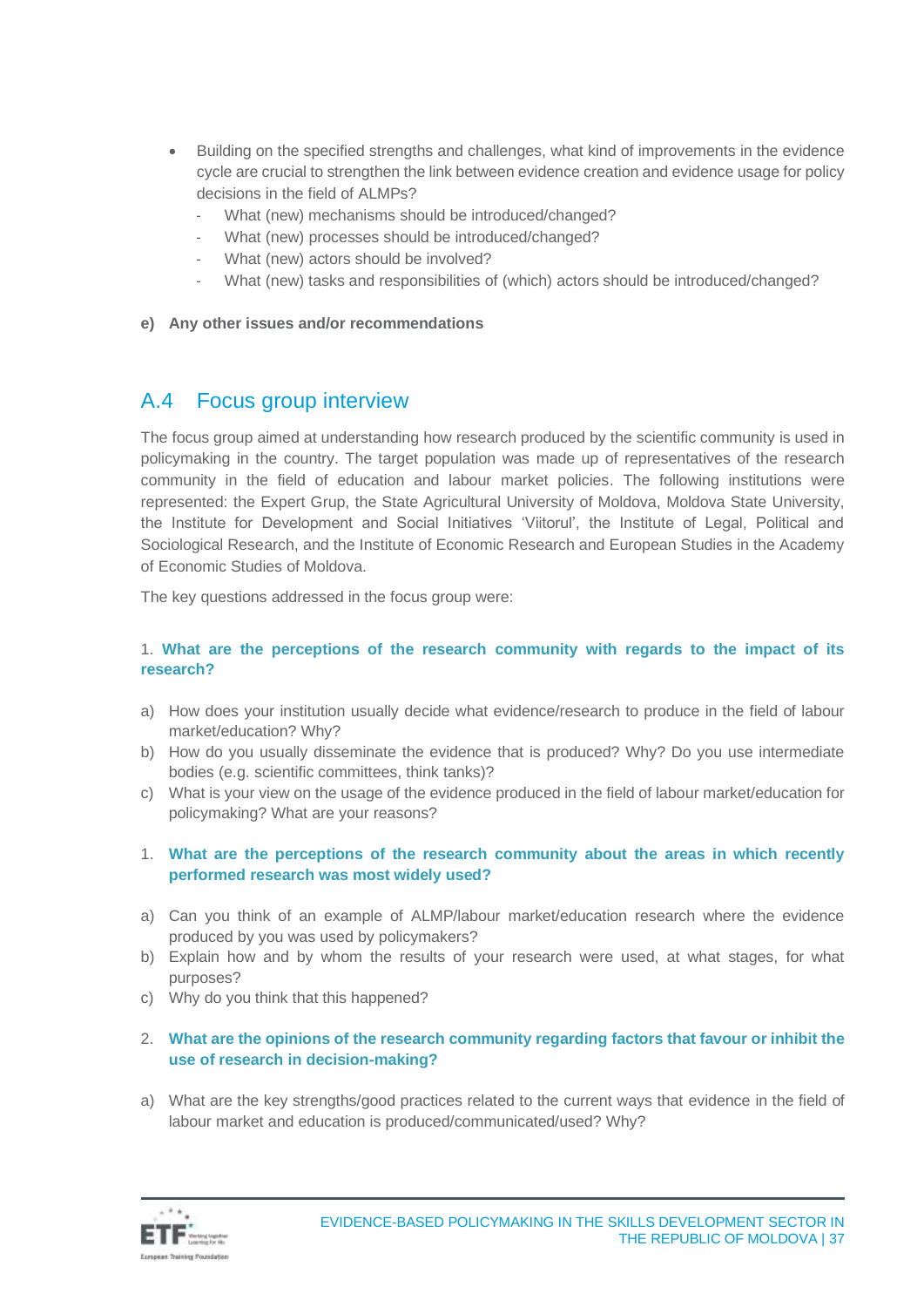- b) What are the key challenges related to the current ways that evidence in the field of labour market and education is produced/communicated/used? Why? What are the consequences?
- c) Building on the specified strengths and challenges, what kind of improvements in the evidence cycle are crucial to strengthen the link between evidence creation and evidence usage for policy decisions in the field of labour market and education?

The focus group was conducted in Chișinău, Moldova, on 18 September 2020. The group consisted of four men and four women.

The participants were asked to take part in a discussion, reflect on the process of evidence-based policymaking in the skills development sector, particularly ALMPs, and share their knowledge and opinions on how research produced by the scientific community is used for policymaking in the country. The discussion was recorded by a moderator and then used to create a summary report. The analysis of the results was then integrated into the overall report.

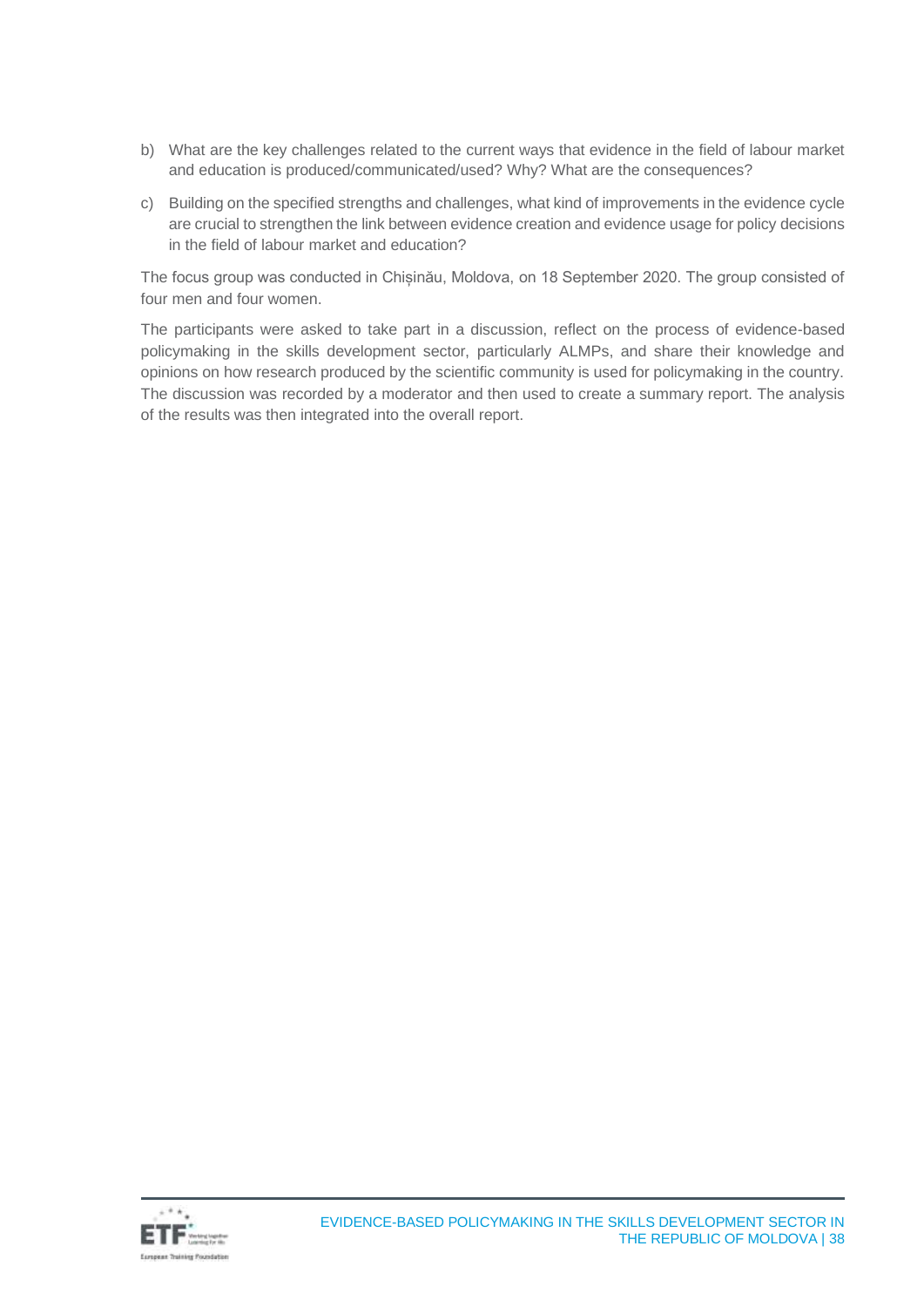# <span id="page-38-0"></span>**ABBREVIATIONS**

| <b>ALMPs</b>  | Active labour market policies                                            |
|---------------|--------------------------------------------------------------------------|
| <b>ASEM</b>   | Academy of Economic Studies of Moldova                                   |
| <b>CAEM</b>   | Classification of Economic Activities of Moldova                         |
| <b>BMZ</b>    | Federal Ministry for Economic Cooperation and Development of Germany     |
| CoCl          | Chamber of Commerce and Industry                                         |
| CoE           | Centre of excellence                                                     |
| <b>DANIDA</b> | Danish international development agency                                  |
| <b>DevRAM</b> | Development of Rural Areas in the Republic of Moldova                    |
| <b>EBPM</b>   | Evidence-based policymaking                                              |
| <b>EEE</b>    | Eastern European Foundation                                              |
| <b>ETF</b>    | <b>European Training Foundation</b>                                      |
| EU            | European Union                                                           |
| GoM           | Government of Moldova                                                    |
| GIZ           | German international development agency (Gesellschaft für Internationale |
|               | Zusammenarbeit)                                                          |
| ICT           | Information and communications technology                                |
| <b>ICJPS</b>  | Public Institute of Legal, Political and Sociological Research           |
| <b>ILO</b>    | International Labour Organisation                                        |
| <b>INCE</b>   | National Institute for Economic Research                                 |
| <b>ISE</b>    | Institute of Educational Sciences                                        |
| <b>LFS</b>    | Labour Force Survey                                                      |
| <b>LMO</b>    | Labour Market Observatory                                                |
| <b>MiDL</b>   | Migration and Local Development                                          |
| <b>MoARDE</b> | Ministry of Agriculture, Regional Development and Environment            |
| <b>MoECR</b>  | Ministry of Education, Culture and Research                              |
| <b>MoHLSP</b> | Ministry of Health, Labour and Social Policy                             |
| <b>MTBF</b>   | Medium-term budgetary framework                                          |
| <b>NBS</b>    | <b>National Bureau of Statistics</b>                                     |
| <b>NEA</b>    | National Employment Agency                                               |
| <b>NGO</b>    | Non-governmental organisation                                            |
| OECD          | Organisation for Economic Co-operation and Development                   |
| <b>PAME</b>   | Policy analysis, monitoring and evaluation                               |
| <b>SDC</b>    | Swiss Agency for Development and Cooperation                             |
| <b>SIME</b>   | Education management information system                                  |
| <b>SMEs</b>   | Small and medium-sized enterprises                                       |
| <b>UASM</b>   | State Agricultural University of Moldova                                 |
| <b>UNDP</b>   | United Nations Development Programme                                     |
| <b>USM</b>    | Moldova State University                                                 |
| <b>UTM</b>    | <b>Technical University of Moldova</b>                                   |
| <b>VET</b>    | Vocational education and training                                        |
| <b>WB</b>     | World Bank                                                               |

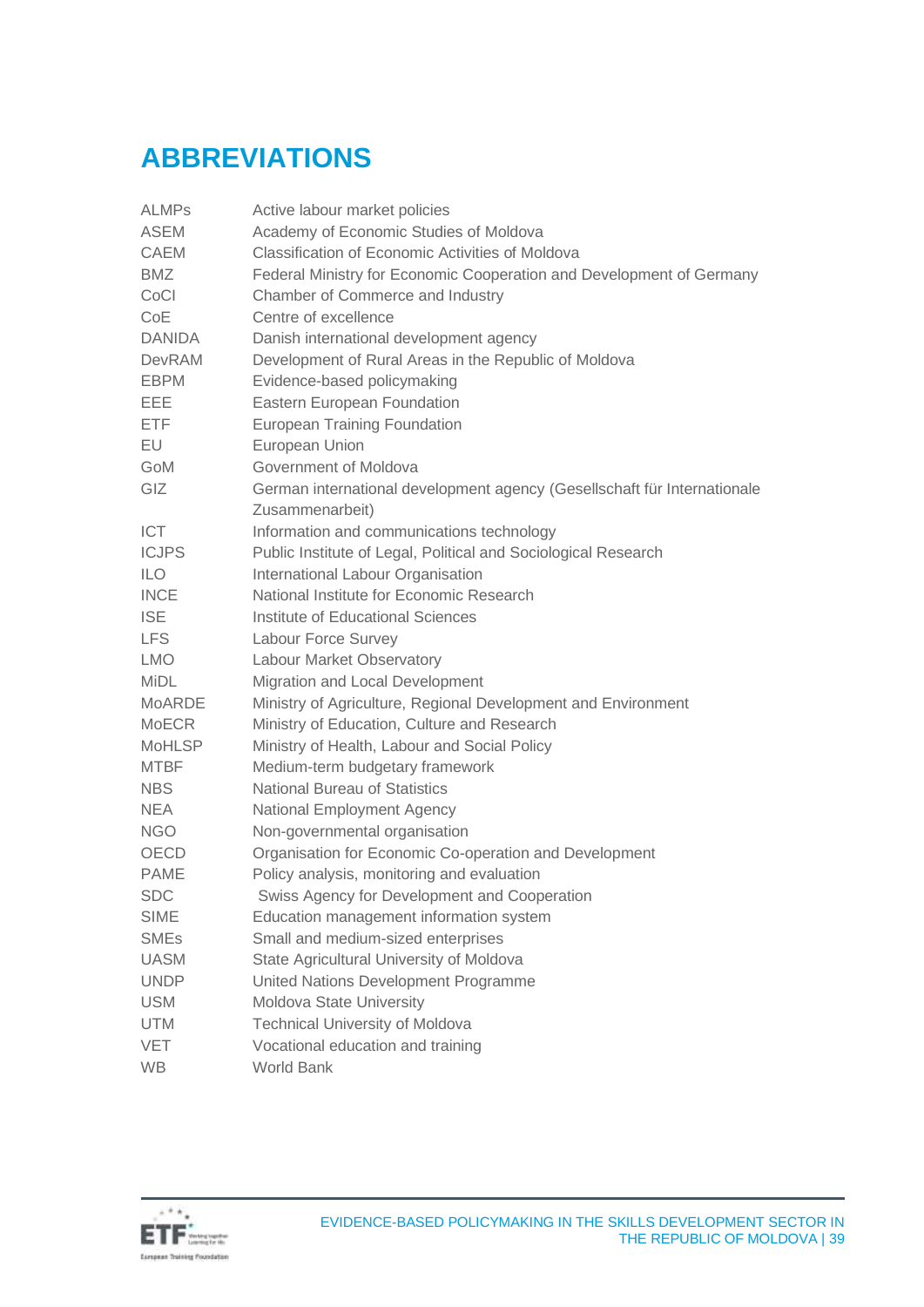# <span id="page-39-0"></span>**REFERENCES**

Davies, P. (1999), 'What is evidence-based education?'. *British Journal of Educational Studies*, 47, 2, pp. 108–121.

EC (2018), *Labour Market Policy Statistics: Methodology 2018*, Luxembourg: Publications Office of the European Union.

Gough D., Tripney J., Kenny C., & Buk-Berge, E. (2011), *Evidence Informed Policy in Education in Europe: EIPEE final project report*. London: EPPI-Centre, Social Science Research Unit, Institute of Education, University of London.

Graham I., Logan J., Harrison M., Straus S., Tetroe J., Caswell W., & Robinson N. (2006), 'Lost in knowledge translation: time for a map?' *Journal of Continuing Education for Health Professionals*, 26(1): 13–24.

Ion G., Iucu R. (2015), 'Does Research Influence Educational Policy? The Perspective of Researchers and Policymakers in Romania'. In: Curaj A., Matei L., Pricopie R., Salmi J., & Scott P. (eds) *The European Higher Education Area*, Cham: Springer.

Nutley S., Walter I., & Davies H. (2007), *Using evidence: how research can inform public services*. Bristol: Policy Press.

OECD (2007), *Evidence in Education: Linking Research and Policy*, Paris: OECD Publishing.

Walter I., Nutley S., & Davies H. (2005), 'What works to promote evidence-based practice? A crosssector review'. *Evidence and Policy*, 1(3), 335–363.

#### *Relevant legislation*

Labour Code of the RM No. 154-XV of 28 March 2003

Law No. 166, of 11 July 2012, on the National Development Strategy Moldova 2020

Law No. 121, 2014

Law No. 105, on the Promotion of Employment and Unemployment Insurance, 2018

Law No. 30, on the Fiscal Code, 2019

#### Law No. 93, on Official Statistics, 2017

Government Decision No. 168, of 9 March 2010, on the Approval of the Framework Regulation of Policy Analysis, Monitoring and Evaluation Department

Government Decision No. 631, of 22 August 2011, on the Establishment of the Economic Council as an Advisory Body to the Prime Minister

Government Decision No. 425, of 3 June 2015, on the Approval of the Nomenclature of Professional Training and Trades/ Professions